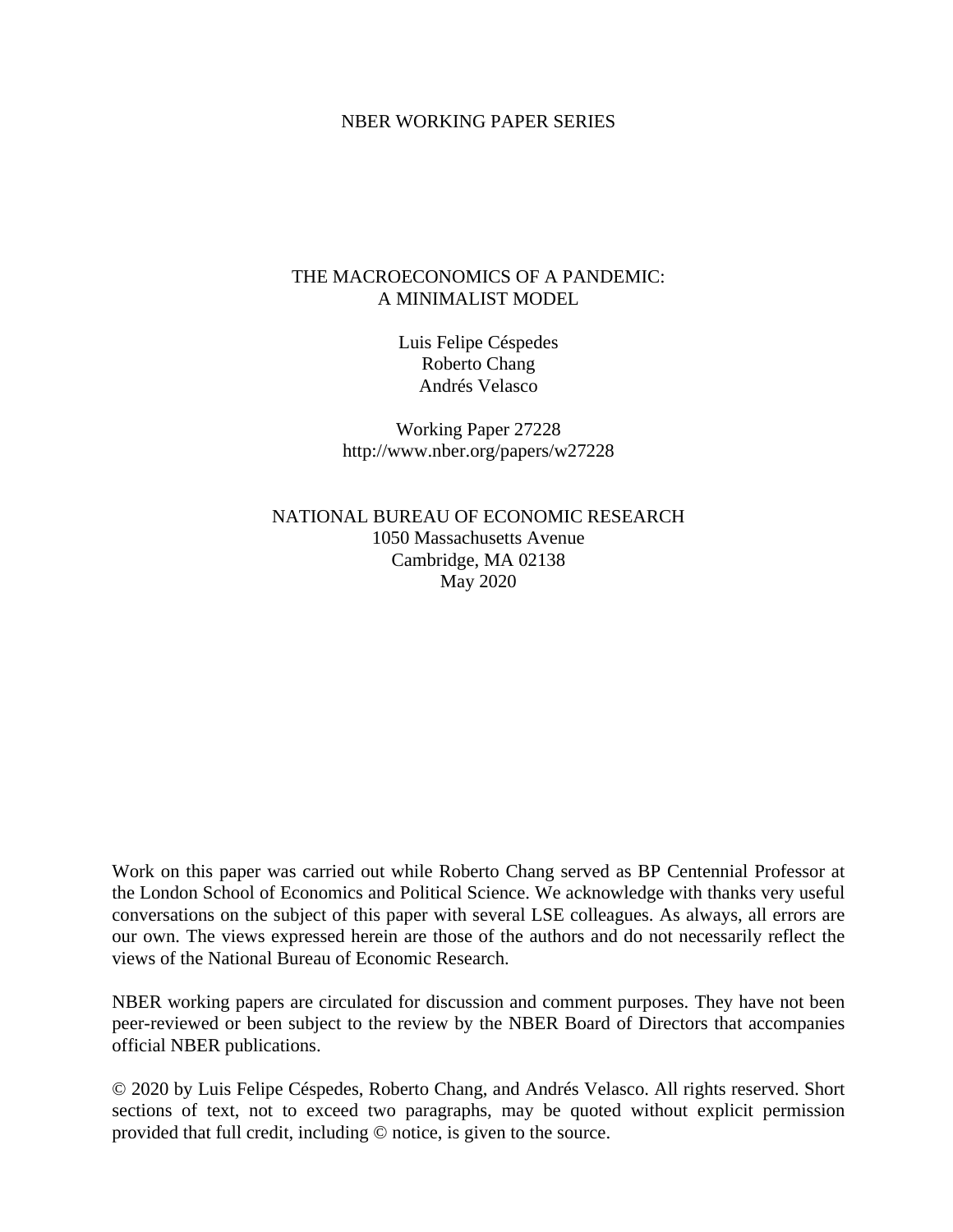The Macroeconomics of a Pandemic: A Minimalist Model Luis Felipe Céspedes, Roberto Chang, and Andrés Velasco NBER Working Paper No. 27228 May 2020 JEL No. E6,F4,H8

#### **ABSTRACT**

We build a minimalist model of the macroeconomics of a pandemic, with two essential components. The first is productivity-related: if the virus forces firms to shed labor beyond a certain threshold, productivity suffers. The second component is a credit market imperfection: because lenders cannot be sure a borrower will repay, they only lend against collateral. Expected productivity determines collateral value; in turn, collateral value can limit borrowing and productivity. As a result, adverse shocks have large magnification effects, in an unemployment and asset price deflation doom loop. There may be multiple equilibria, so that pessimistic expectations can push the economy to a bad equilibrium with limited borrowing and low employment and productivity. The model helps identify policies to fight the effects of the pandemic. Traditional expansionary fiscal policy has no beneficial effects, while cutting interest rates has a limited effect if the initial real interest rate is low. By contrast, several unconventional policies, including wage subsidies, helicopter drops of liquid assets, equity injections, and loan guarantees, can keep the economy in a full-employment, high-productivity equilibrium. Such policies can be fiscally expensive, so their implementation is feasible only with ample fiscal space or emergency financing from abroad.

Luis Felipe Céspedes Universidad de Chile Departamento de Economía lfcespedes@fen.uchile.cl

Roberto Chang Rutgers University Department of Economics 75 Hamilton Street New Brunswick, NJ 08901 and NBER chang@econ.rutgers.edu

Andrés Velasco School of Public Policy London School of Economics and Political Science Houghton Street London WC2A 2AE United Kingdom and CEPR A.Velasco1@lse.ac.uk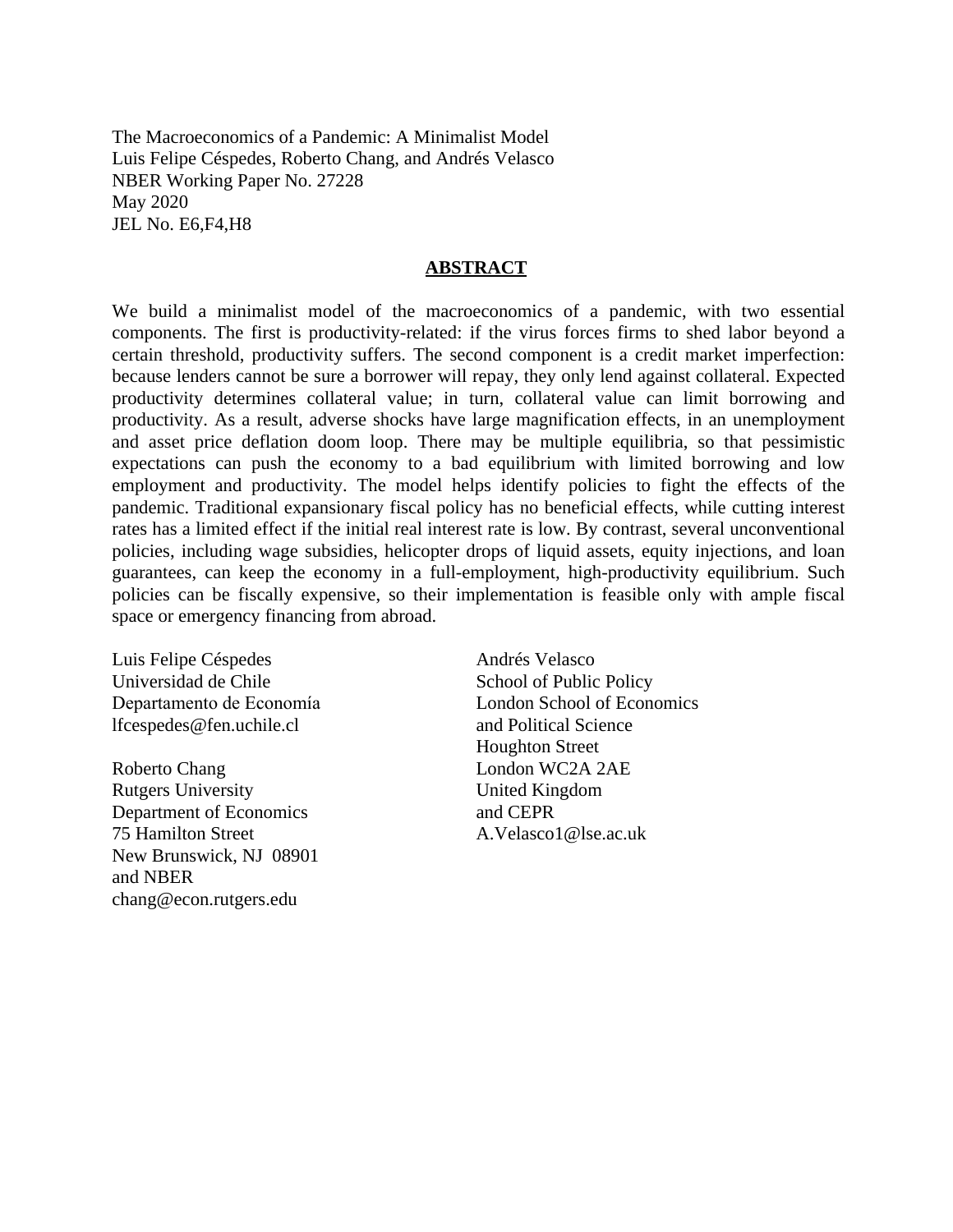## **I. Introduction**

Imagine an entrepreneur who runs a consultancy that lost all of its customers because of the coronavirus emergency. Or a restaurant, forced to close its doors because of the governmentmandated lockdown. Or a small manufacturing firm, also shuttered today.

Because she is an optimist, the entrepreneur expectsthe crisis will be temporary. That is, in some future period (3 months, 6 months?) she will be able to open up again, regain customers and operate normally. But in the meantime, the firm has no revenues. And remember that bank loan to buy new computer equipment? Well, it is coming due next month.

The entrepreneur is proud of what she has built. In her line of business, employees make the difference between success and failure. It has taken her years to find the right people and train them. If she lets them go now, the business will never be the same.

So she would like to retain most of them. But the cash reserve the firm has built is not enough to finance the wage bill for three months —much less for six months! And there is that loan coming due. To keep employees and stay current on debt service, the firm will have to borrow even more.

A bank will be happy to lend the money —if the firm has enough collateral. But smaller firms often do not have assets they can pledge. And larger firms find that at a time of great uncertainty the value of the physical and financial assets they hold is severely depressed, so those assets are not much good as collateral. The upshot is that many firms may be unable to borrow. And if credit does not flow, millions of jobs will be lost and massive amounts of entrepreneurial capital will be destroyed. That is the central economic challenge of the Covid-19 crisis.

To help sort out how it all works (or fails to), and what the alternatives for policy are, in this paper we build a minimalist model of the macroeconomics of a pandemic.<sup>1</sup> The story we tell has two essential components. The first has to do with productivity. We assume that that once the virus hits, firms can shed a few employees without much of an impact on productivity, but if forced to shed labor beyond a certain threshold, productivity will suffer.

The other key component is an imperfection in the credit markets. Because lenders cannot be sure of repayment, borrowers are subject to a constraint, with the amount they can borrow limited by the assets they can provide as guarantee or the future income they can credibly pledge.

The two components of the model interact: low expected productivity causes low collateral value, and low collateral value means limited borrowing and low productivity. These links are intuitive and simple, yet have noteworthy implications. One is that the economy responds to adverse shocks with large magnification effects, in what one might call an unemployment and

 $1$  So the focus of our model is very different from that of other Covid-19 macro papers, such as Eichenbaum, Rebelo and Trabandt (2020), Faria e Castro (2020) and Kaplan, Moll and Violante (2020).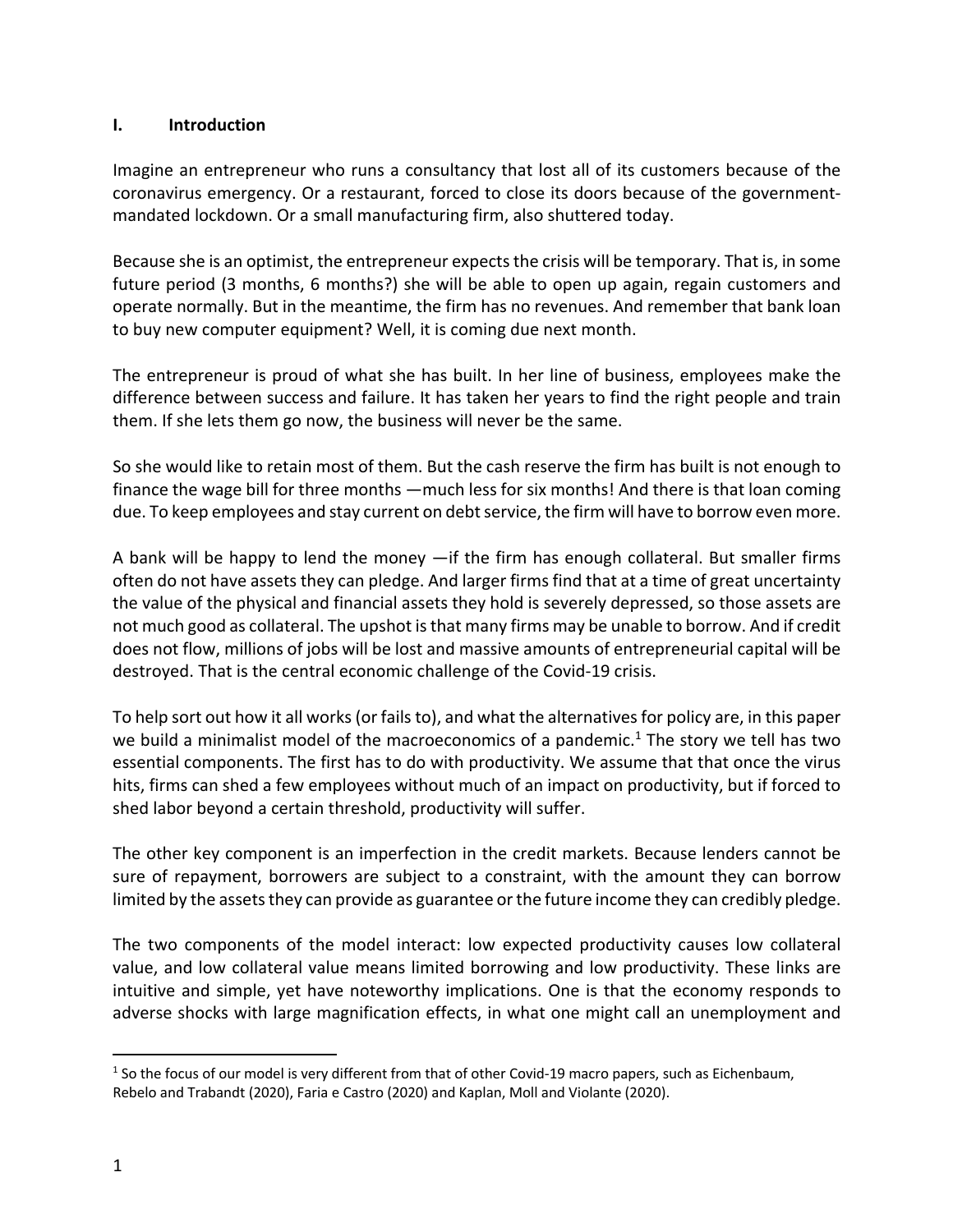asset price deflation doom loop (Fornaro and Wolf, 2020). For instance, if the firm starts out with one fewer dollar of initial net worth, its capacity to hire workers and pay wages goes down by more than one dollar, with the multiplier reflecting reduced access to outside finance through an drop in the value of the firm.

For some parameter values the model also displays multiple equilibria, so that pessimistic expectations can push the economy to a bad equilibrium. Suppose that lenders expect a low price for the assets the firm uses as collateral. Then lenders will be willing to lend little, which in turn will force the firm to shed many workers, with the resulting hit to productivity, which confirms lenders´ initial expectations about asset valuation. The opposite can also occur if lenders expect high asset values and strong productivity: those expectations can also be rational and selffulfilling.

The model casts useful light on policy alternatives. Traditional expansionary fiscal policy has no beneficial effects. Cutting interest rates has an indirect effect via asset prices —firms are constrained not by the price of loans, but by the available quantity of loans— but that effect may be small if the initial real interest rate is low. By contrast, there are several unconventional policies —wage subsidies, helicopter drops of liquid assets, equity injections, and loan guarantees— that, if sufficiently large, can keep the economy in a full-employment, highproductivity equilibrium in the aftermath of a pandemic.

All of these policies can restore efficiency. But because they entail channeling resources to firms beyond what incentive-compatible borrowing limits would permit, entrepreneurs may be tempted to misbehave, leaving taxes unpaid (in the case of a wage subsidy or a helicopter drop), absconding with profits instead of distributing them as dividends (in the case of equity injections), or defaulting on debts (in the case of loan guarantees). So the policies will be feasible insofar as government is willing and able to do what private agents cannot: deploy the power of the state to make sure all relevant financial obligations are fulfilled.

Most of the unconventional policies require the government to spend resources upfront, at a time of crisis when revenues are down. So to fight the economic consequences of the pandemic governments will need to run deficits (albeit for reasons that are different from the traditional Keynesian reasons). And private sector firms, which have to keep paying wages while their sales and productivity are sharply down, will also be running deficits. So unless households are big savers, a country that adopts anti-virus policies will probably be running a current account deficit.

The upshot is simple: the capacity to borrow, for both the government and the nation as a whole, is critical. Emerging market economies that are rationed out of capital markets may find they cannot afford anti-crisis policies unless the international community channels fresh resources to them.

The paper is structured as follows. In section II we present our minimalist model. Section III analyzes feasible equilibria, while section IV sorts through policy alternatives. Section V provides a summary and discussion of the policy analysis. Section VI concludes.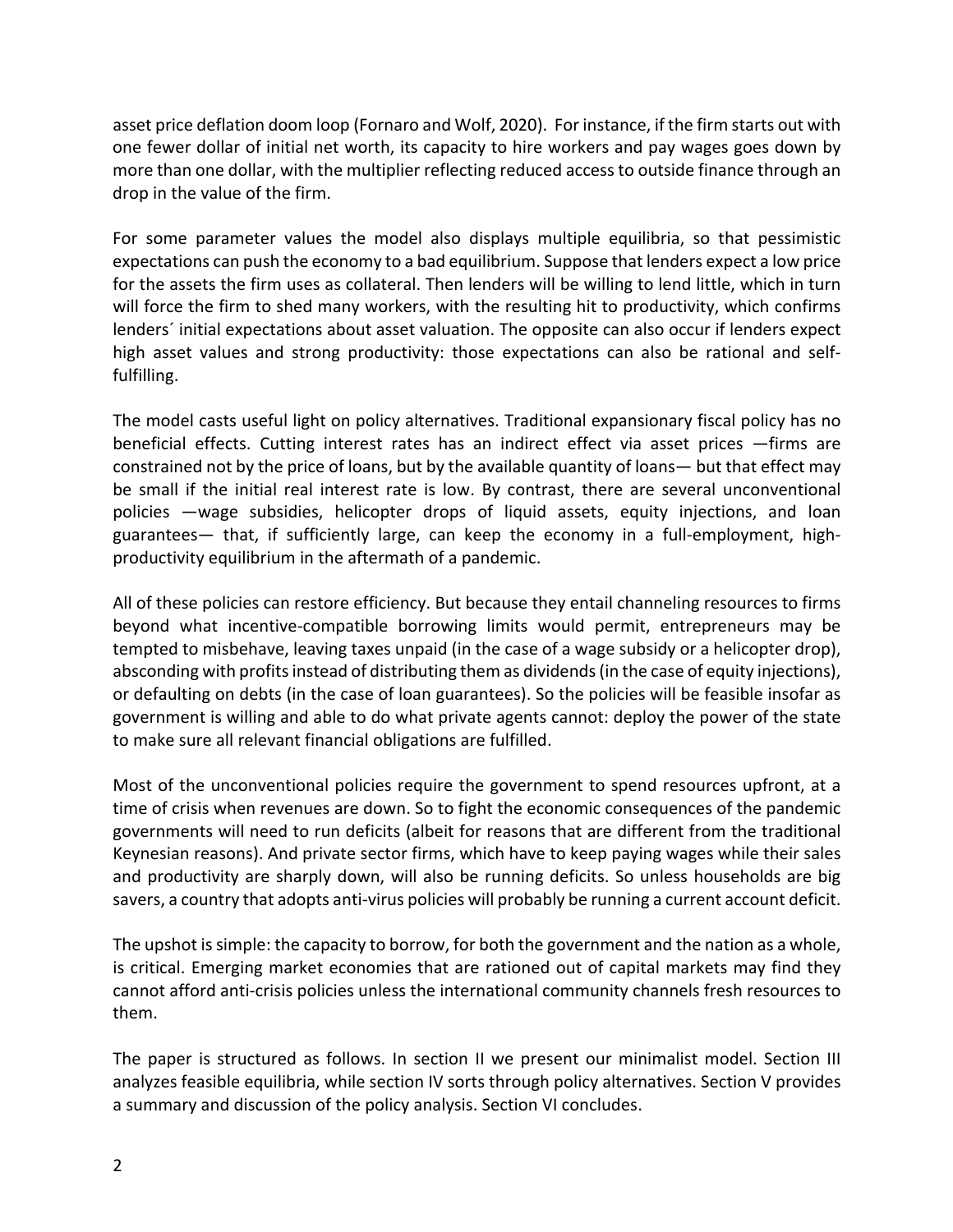#### **II. The model**

The economy is small and open. There is a single tradable good and an internationally-traded bond denominated in units of the good. Households and entrepreneurs live side by side. Households work, save and may lend resources to entrepreneurs. Entrepreneurs produce and may borrow to finance operations.

The economy lasts two periods. In the first period a pandemic strikes, drastically hurting productivity. The pandemic subsides in the second period, however, allowing productivity to recover. Because of adjustment costs, to be made precise below, it is beneficial not to fire labor in the first period. But this is only possible if firms overcome a financing problem.

## *Households*

Begin with the households. To keep things very simple we suppose they have a linear utility function. If  $\rho$  is the subjective discount rate (and also the world rate of interest) and  $\theta$  the marginal disutility of labor supply, households maximize

$$
c_1 - \theta n_1 + \frac{c_2 - \theta n_2}{1 + \rho}
$$

with respect to consumptions  $c_1$  and  $c_2$  and labor supplies  $n_1$  and  $n_2$ , subject to the constraint

$$
c_1 + \frac{c_2}{1+r} \le f + w_1 n_1 + \frac{w_2 n_2}{1+r}
$$

where  $r$  is the domestic real interest rate and  $f$  is initial holdings of the bond by households. Because of linearity, the household supplies any nonnegative amount of labor if

$$
w_1=w_2=\theta
$$

That is, if the real wage in each period is equal to the marginal disutility of labor supply. This is necessary in any equilibrium. Likewise, in equilibrium the real interest rate is pinned down by the world interest rate:

$$
r=\rho
$$

## *Firms*

Output is produced using labor only. The pandemic shock means that labor productivity collapses in period 1 so that, in the absence of adjustment costs, firms would reduce labor employment in that period. But we assume that finding the right workers and hiring them takes time and is costly, so that if an entrepreneur fires them today she will not be able to resize the firm´s labor force to a different optimal level in the future. The extreme version of this assumption, which we adopt, is that labor input, denoted by  $n$ , is set in period 1 and cannot be changed in period 2.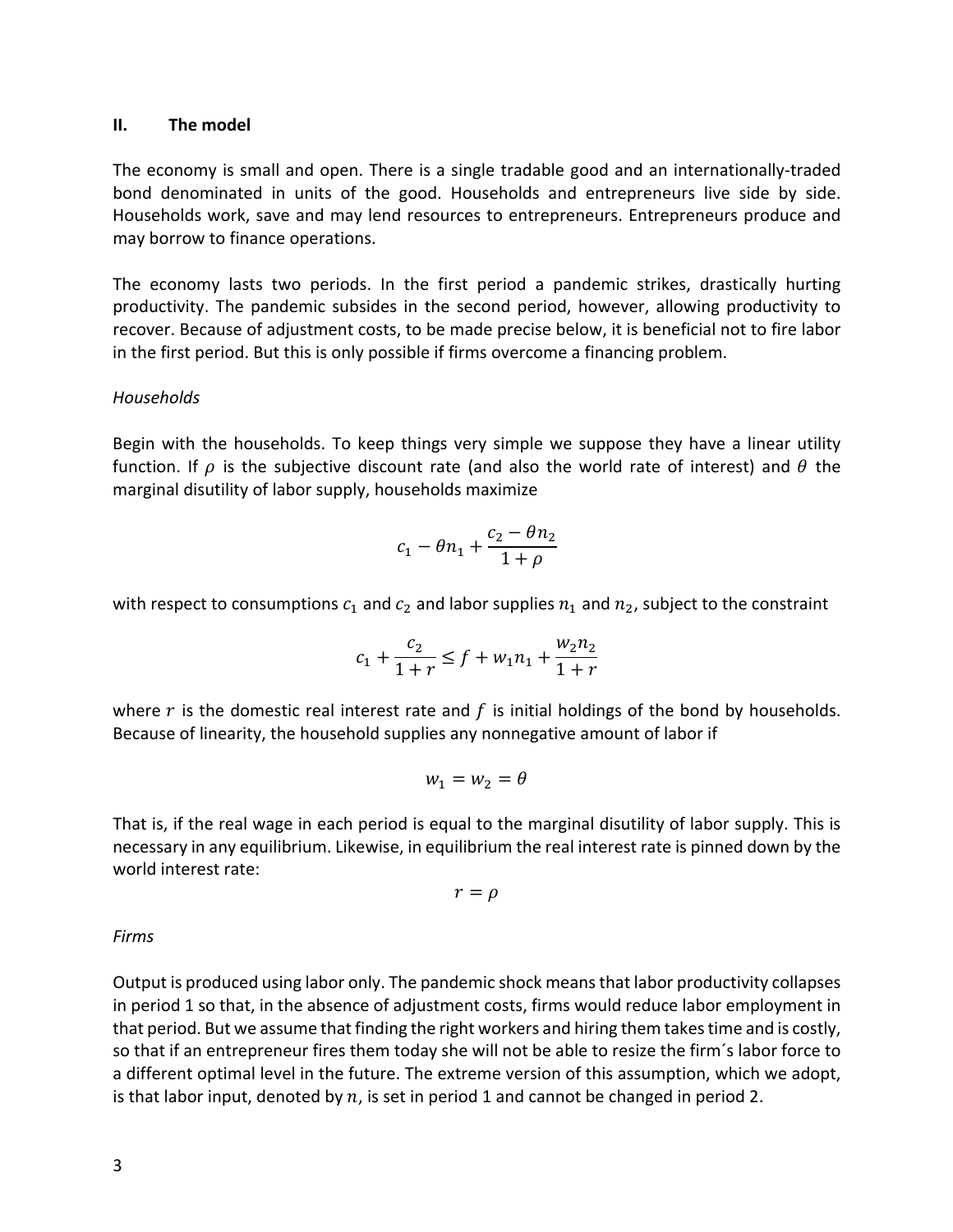In the first period, because of the virus, labor produces no output. In the second period the virus subsides, and output is  $an$ , where labor productivity  $a$  is given by

$$
a = \begin{cases} a^{\ell} & \text{if } 0 \le n \le \tilde{n} \\ a^h & \text{if } \tilde{n} < n \le \bar{n} \\ 0 & \text{otherwise} \end{cases}
$$

where  $a^h > a^e > \theta > 0$  and  $\tilde{n} < \bar{n}$ . So firms have a maximum scale of operation given by  $\bar{n}$ ; they also have a minimum efficient scale,  $\tilde{n}$ . If in response to a shock the firm is forced to shed crucial employees and take employment to  $\tilde{n}$  or below, productivity will drop.

Like households, entrepreneurs have a utility function that is linear in consumption and a subjective rate of discount that is equal to the world interest rate. There is no loss of generality, therefore, in treating them as though they consume in the second period only. That level of consumption is

 $an - \theta n - (1 + \rho)d$ 

where  $d$  is the amount the firm borrows in period 1, given by

$$
d = \theta n - b
$$

where  $b$  denotes the entrepreneurs initial liquidity (i.e. an inherited stock  $b$  of bonds). Combining the last two equations we have

$$
an - \theta n - (1 + \rho)(\theta n - b)
$$

Clearly, if

 $a^{\ell} - \theta > (1 + \rho)\theta$ 

which we assume holds, then the entrepreneur will prefer to make the employment level as large as possible. So in the absence of additional frictions, the economy would have a unique equilibrium with firms operating at maximum scale:  $n = \overline{n}$ . Firms would retain  $\overline{n}$  workers during the pandemic, even if they produce nothing, because labor will be sufficiently productive once the virus disappears. This justifies paying wages in the first period just to retain workers.

## *Financial markets and frictions*

A frictionless, maximum-employment equilibrium requires that firms be able to finance the initial wage bill  $\theta \bar{n}$ . This may be problematic in the presence of borrowing constraints.

Such constraints arise from an incentive problem: the entrepreneur can seize a share  $1 - \lambda$  of output net of wage payments in period 2, default on any accumulated debts and abscond. To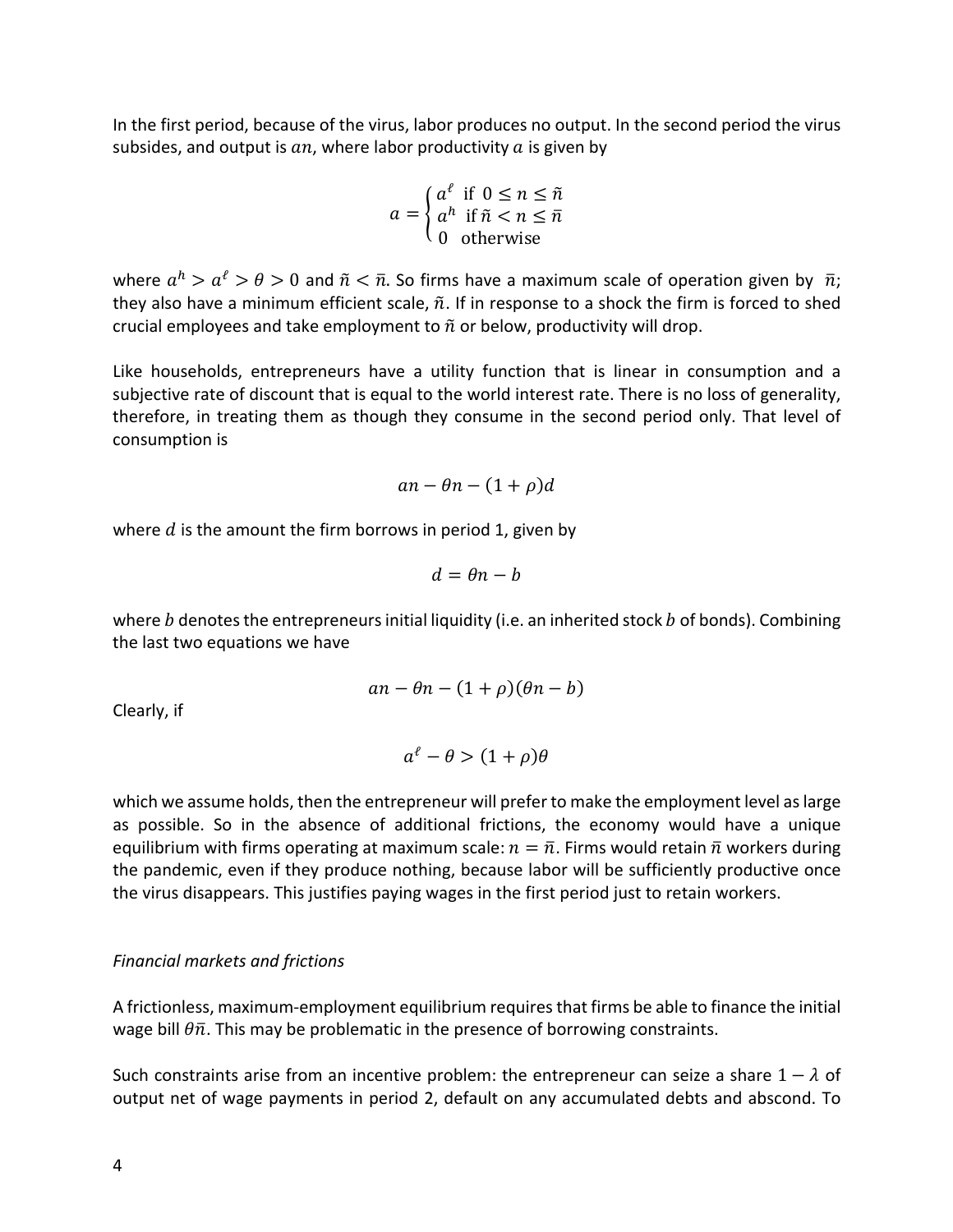prevent this from happening, lenders will demand the firm´s own shares as collateral. Suppose there is an equity market in which firms can sell their shares. At the start of the pandemic, each entrepreneur owns a firm, the value of which determines the amount she can borrow. Shares are claims to a portion  $\lambda$  of earnings before interest in period 2 —selling a bigger claim is not credible, given the risk that the entrepreneur might abscond.

The details of the incentive problem are peripheral to our main discussion and therefore we relegate them to Appendix 1. Here we summarize the key results. Let  $v$  be the period-1 value of the firm in the stock exchange, which must equal the discounted value of pledged firm profits:

$$
v = \frac{\lambda(a-\theta)n}{1+\rho}
$$

Future profits are discounted by  $1 + \rho$ , which is the relevant rate for both the firm and the households that could be the buyers of these shares. It is important that  $v$  is market-determined, and therefore a variable that entrepreneurs take as given in making their borrowing and hiring choices. Also important is that  $\nu$  is increasing in  $a$ , the expected marginal product of labor in period 2. Intuitively, when the firm is expected to be more productive and earn more, its market value goes up. (Recall that a can be  $a^h$  or  $a^l$ , depending on n.)

Individual firms face a borrowing constraint given by

 $d \leq v$ 

Using the definition of  $v$ , the previous inequality reduces in equilibrium to

$$
an - \theta n - (1 + \rho)d \ge (1 - \lambda)(an - \theta n)
$$

On the LHS is the value of firm profits —and therefore of entrepreneur consumption— in period 2. On the RHS is the amount entrepreneurs could consume if they defaulted and absconded. So the borrowing constraint ensures that an entrepreneur will never have incentives to misbehave. Alternatively, the borrowing constraint can also be written as

$$
(1+\rho)d \le \lambda(a-\theta)n
$$

which has an intuitive interpretation: lenders will never lend more than they can recover.

We will also assume that

$$
(1 - \lambda)(a^{\ell} - \theta) \ge (1 + \rho)\theta
$$

As Appendix 1 shows, this ensures that entrepreneurs will wish to keep employment at  $\bar{n}$ .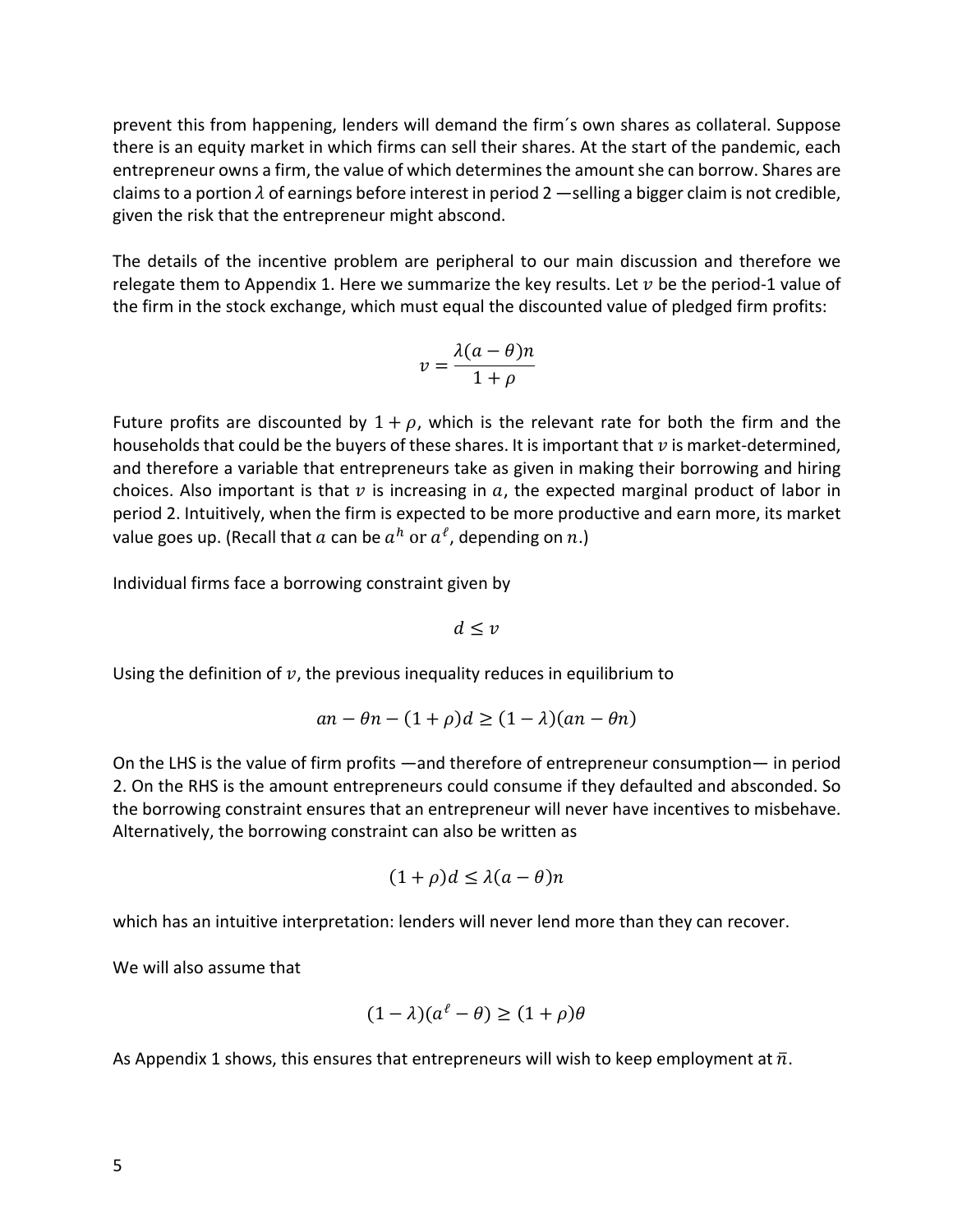But they may not be able to finance the wage bill  $\theta \bar{n}$  if the borrowing constraint binds. In that case, using  $d = \theta n - b$  we have

$$
n = \frac{(1+\rho)b}{(1+\rho)\theta - \lambda(a-\theta)}.
$$

So the labor a firm can hire is a multiple of its initial net worth b. From now we assume that  $\lambda$  is sufficiently small so that the denominator is positive, regardless of the value of a. Notice  $n$  is increasing in  $\lambda$ , which is intuitive: when  $\lambda$  is large, the incentive problem is less acute.

## **III. Constrained and unconstrained equilibria**

We are now ready to examine the possible implications of the pandemic. Can the pandemic have no impact on the economy, in the sense that employment remains at its maximum level and financial constraints do not bind? It is straightforward to check that this is the case if under full employment the borrowing constraint  $d \leq v$  does not bind, a condition that reduces to

$$
(\theta \bar{n} - b)(1 + \rho) \le \lambda (a^h - \theta) \bar{n}
$$

The inequality reveals that an equilibrium in which financial constraints do not bind is more likely to occur if  $\lambda$  and b are large. A large  $\lambda$  means that firms can credibly pledge more of their expected profits in the stock market, and hence that financial frictions are less severe. And a large  $b$  means that entrepreneurs have ample liquidity when the virus hits. Their initial liquidity allows them to cover more of the initial wage bill without having to find outside finance.

Next consider financially-constrained equilibria, where entrepreneurs borrow up to the stock market value of their firms, so that  $d = v$ . But that market value, and hence the financial capacity of the firms, depends on anticipated profits and therefore on the level of employment, which itself depends on how much entrepreneurs borrow.

It helps to define two important employment levels. If the financial constraint is binding and productivity is high, the level of employment must be:

$$
n^{h} \equiv \frac{(1+\rho)b}{(1+\rho)\theta - \lambda(a^{h} - \theta)}
$$

This is the maximum employment level lenders will finance if the value of firms is high, reflecting expectations of high productivity.

It is easy to check that a financially-constrained equilibrium with high productivity exists if

$$
\tilde{n} < n^h < \bar{n}
$$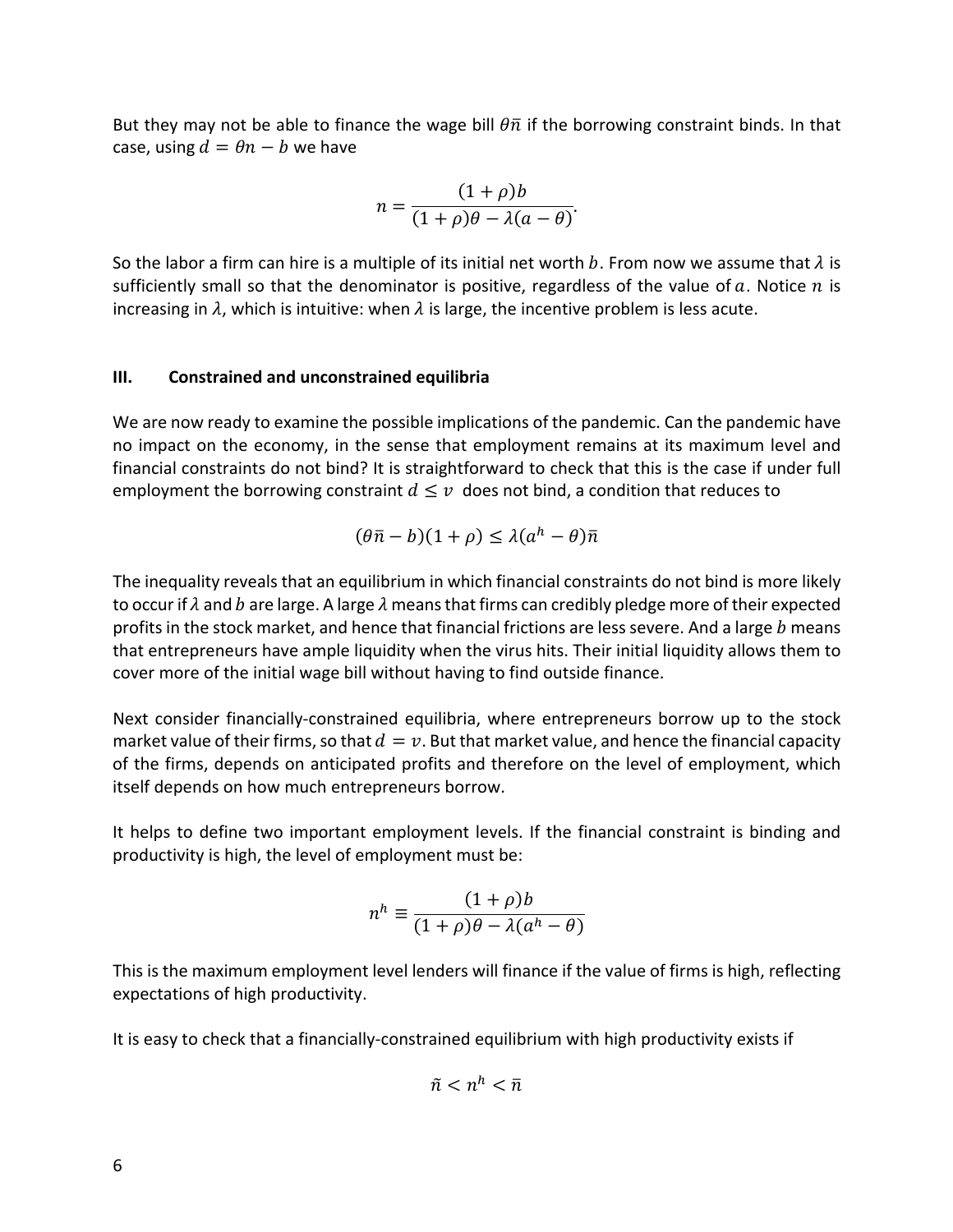Symmetrically, suppose the financial constraint is binding and markets expect productivity to be low. Then the stock price is low, the constraint becomes more stringent, and employment is

$$
n^{\ell} \equiv \frac{(1+\rho)b}{(1+\rho)\theta - \lambda(a^{\ell} - \theta)}
$$

This is an equilibrium if

 $0 < n^{\ell} < \tilde{n}$ 

With financial constraints expectations become paramount, and this opens the door to multiple equilibria. Financially-constrained equilibria with high and low productivity coexist if

$$
0 < n^{\ell} < \tilde{n} < n^h < \bar{n}.
$$

Suppose that lenders expect asset values caused by low productivity. Then, the most they will be willing to lend allows the firm to retain  $n^l$  workers. If  $n^l \leq \tilde{n}$ , then this is an equilibrium: lenders lend little and as a result the firm has to shed key personnel and loses productivity. That confirms lenders´ initial expectations. The same can occur if lenders expect high asset values and high productivity and  $\tilde{n} < n^h$ : those expectation are also rational and self-fulfilling.

One can show that a constrained equilibrium with low productivity can also coexist with an unconstrained equilibrium. In this case, if market participants expect high productivity, firms´ shares go up in value, which leaves them financially unconstrained and able to pay a sufficient number of workers to keep productivity high. Conversely, if financial market participants are pessimistic, firms cannot borrow enough, must therefore fire workers, and productivity drops.

These multiple equilibria occur because of a pecuniary externality. Lenders not take into the account the effect their actions have on asset prices. And those asset prices in turn affect borrowing limits, employment and productivity.

#### *A graphical representation*

It helps to visualize equilibria using two simple curves in  $d$ ,  $n$  space. A firm's debt is given by

$$
d=\theta n-b
$$

Call this the CD schedule, for credit demand. The financial constraint, if it holds with equality, is

$$
d = \frac{\lambda(a-\theta)n}{1+\rho}
$$

Call this the FC curve. It is piecewise linear in  $n$ , because  $a$  can be high or low depending on the level of employment.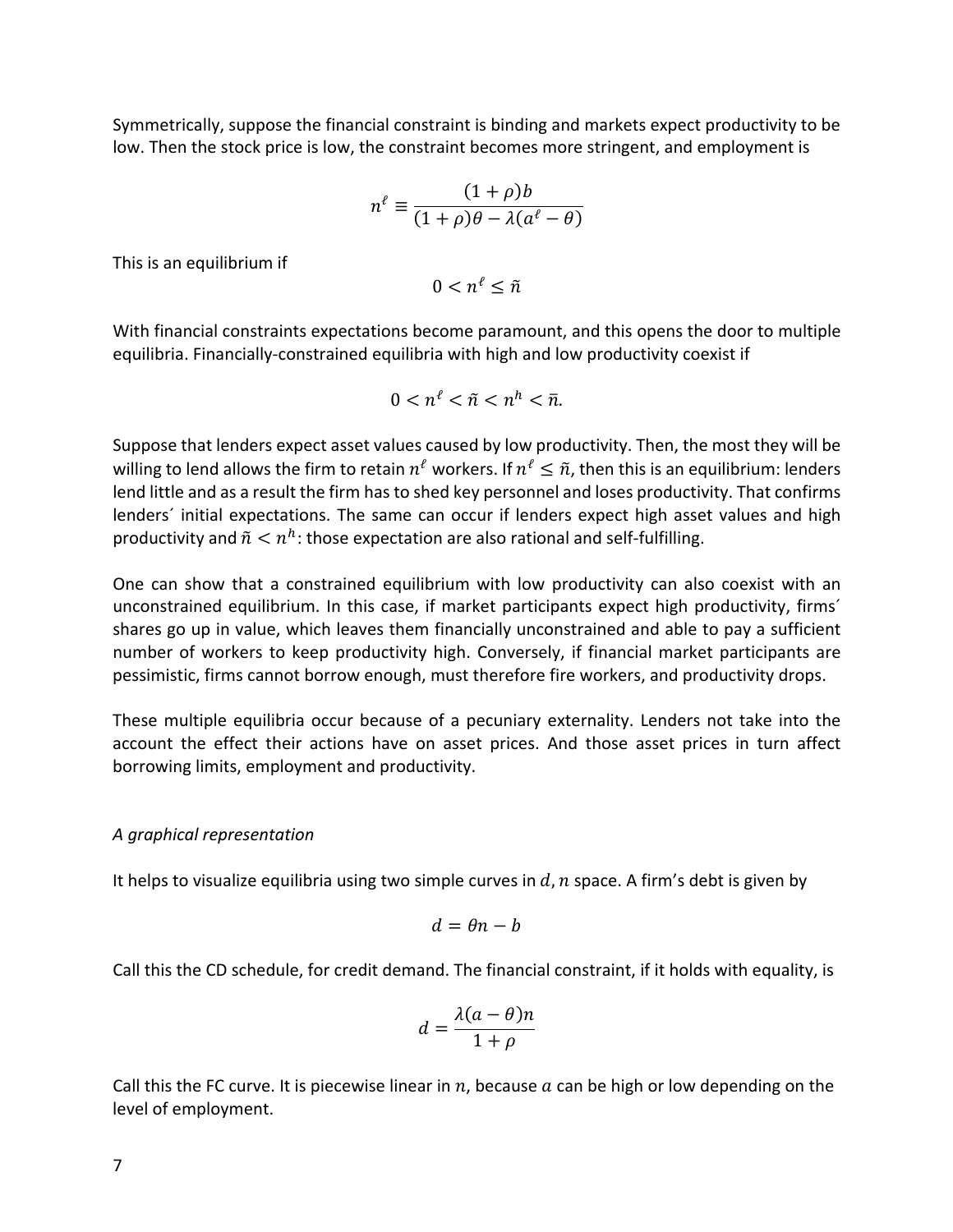For the CD schedule to be steeper than FC requires

$$
\theta(1+\rho) > \lambda(a^h - \theta).
$$

which we assumed already. It was the condition necessary to guarantee that in any constrained equilibrium, feasible employment levels are a positive multiple of the firm´s initial net worth.

Figure 1 depicts the case of a single unconstrained equilibrium at  $\bar{n}$ . To check that this is in fact an equilibrium, note that in the figure the firm's debt acquired in period 1 is  $\bar{d}$ , which is the height of the credit demand schedule CD at  $\bar{n}$ . In turn, the value of firms is  $\bar{v}$ , which is the height of the financial constraint schedule FC at  $\bar{n}$ . In the figure  $\bar{v} > \bar{d}$ , which confirms that the firm is financially unconstrained.

The figure reveals what conditions are conducive to an unconstrained equilibrium. Given FC, the unconstrained equilibrium is more likely if CD is lower, which would happen if the firm´s initial net worth (its holding  $b$  of international bonds) is sufficiently large. The intuition is that the firm can then afford to borrow relatively little and still not shed labor when the virus hits.

Likewise, given CD an unconstrained equilibrium is more likely if the FC schedule is steeper, which is the case the higher  $a^h$  is. Then at full employment the value of firms is especially elevated, further relaxing the firms' borrowing constraint. Because an unconstrained equilibrium involves full employment, productivity is high as well. In fact, efficiency requires full employment, a fact that we prove formally in Appendix 2. So if an unconstrained equilibrium exists and is unique, it is an optimal outcome and there is no efficiency case for policy intervention.



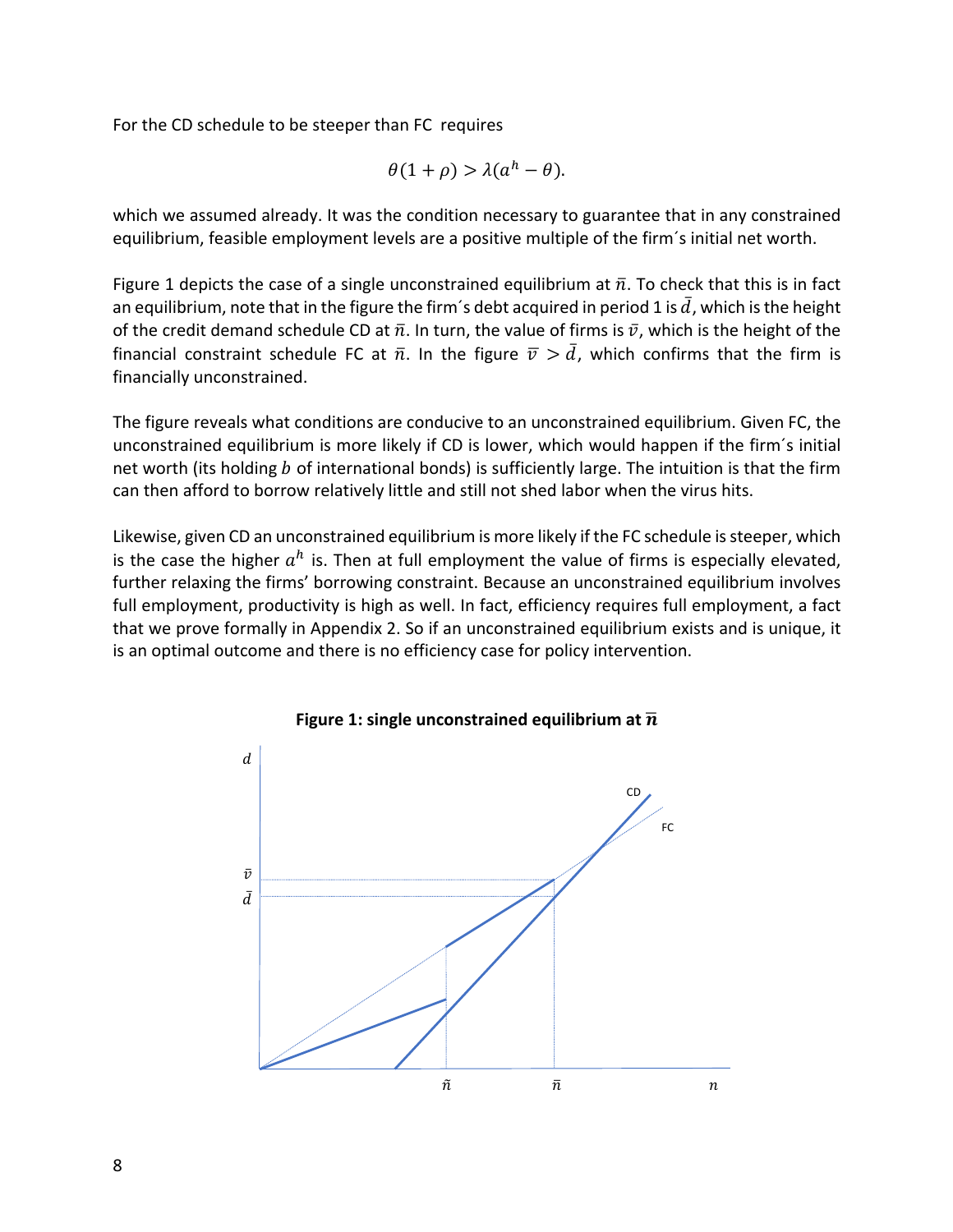If firms' initial wealth is lower or financial constraints more stringent, the economy can have a single constrained equilibrium at  $n^h$ , as depicted in Figure 2. Here firms cannot hire  $\bar{n}$  workers because that would require more collateral than they have: at  $\bar{n}$  the CD schedule is above FC, so  $\bar{d} > \bar{v}$ . Firms must cut employment to  $n^h$ , the highest level they can finance given the value of the firm. This involves an inefficiency, since at  $n^h$  the productivity of labor exceeds its cost.<sup>2</sup>

Because both the CD and the FC have positive slopes, shocks are magnified by the interaction of collateral values and leverage, in what Fornaro and Wolf (2020) term a doom loop. This is most clearly seen by writing the wage bill in any constrained equilibrium as:

$$
\theta n \equiv \left[ \frac{(1+\rho)\theta}{(1+\rho)\theta - \lambda(a-\theta)} \right] b
$$

On the RHS  $b$  is multiplied by a coefficient that is larger than one, which is intuitive given that firms can "leverage up" their net worth. So if the firm starts out with one fewer dollar of initial net worth, its capacity to hire workers goes down by more than one dollar, because the drop in the value of the firm reduces access to outside finance.



# **Figure 2: Single constrained equilibrium at**

The case in Figure 3 involves two borrowing-constrained equilibria, with employment at  $n^{\ell}$  and  $n<sup>h</sup>$ . Equilibrium is pinned down by self-fulfilling expectations. If potential share buyers are optimistic, the market capitalization of firms is high. High collateral values enable firms to borrow and raise employment above the threshold level  $\tilde{n}$ . So productivity is high, making optimism selffulfilling. Conversely, pessimism results in low share prices, which reduce firms' access to finance. Employment falls to  $n<sup>l</sup>$  and expectations of low productivity are then justified.

<sup>&</sup>lt;sup>2</sup> Given that  $a^h - \theta > (1 - \lambda)(a^{\ell} - \theta) \ge \theta(1 + \rho)$ , the constrained equilibrium in Figure 2 is inefficient.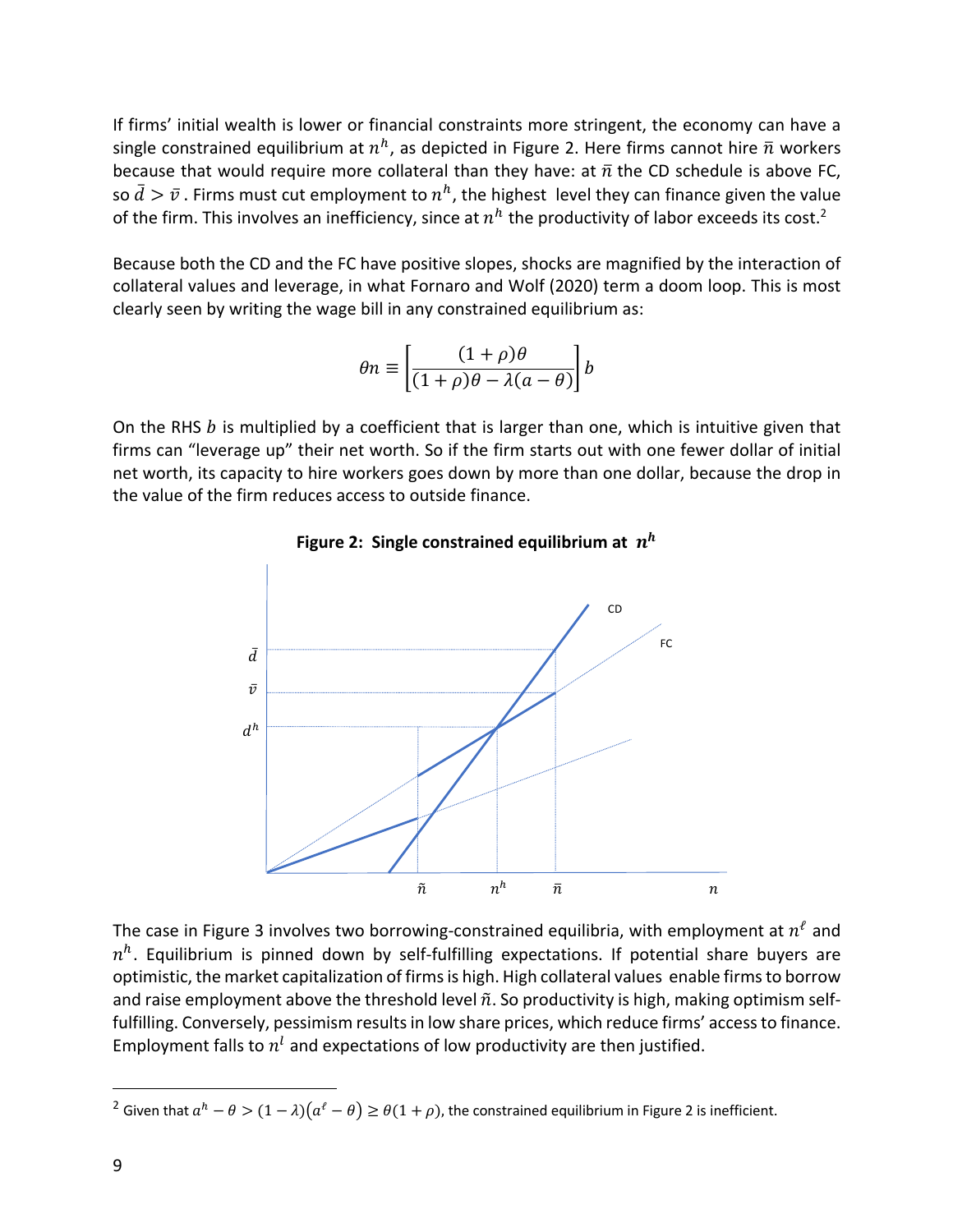

**Figure 3: multiple constrained equilibria at**  $n^{\ell}$  **and**  $n^h$ 

Figure 4 depicts the case of a single constrained equilibrium with low employment and low productivity. This outcome could occur if, for instance, initial firm net worth is very low. Productivity could be much higher if the firm could retain more workers after the virus hits, but financial constraints keep it from doing so. This is a highly inefficient case.



**Figure 4: single constrained equilibrium at**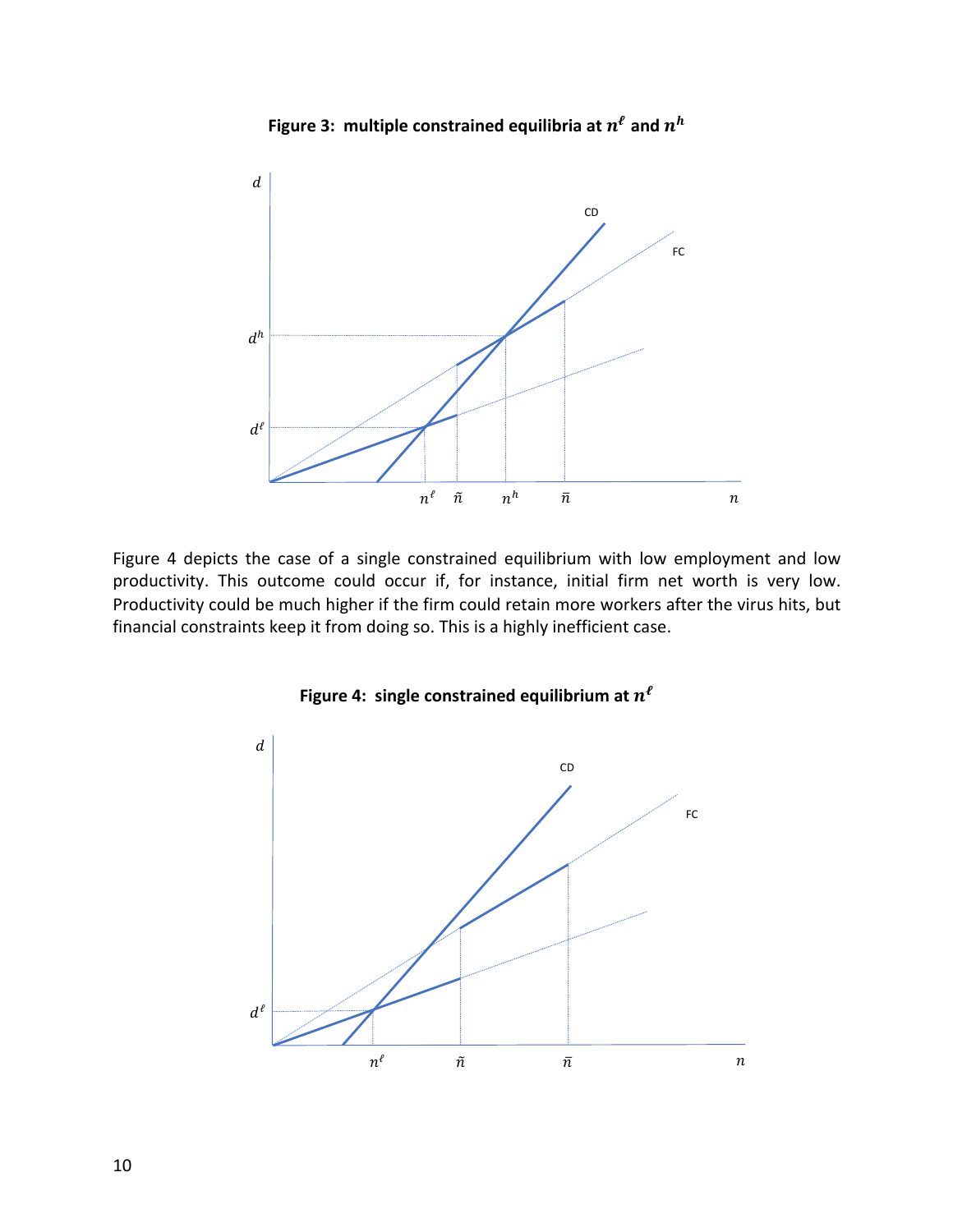Finally, Figure 5 depicts a case in which an efficient, unconstrained equilibrium coexists with a low-productivity, financially-constrained equilibrium. This is a tricky case in which expectations are crucial: optimistic expectations result in the optimal outcome and there is no need for any policy measures, but adverse expectations can lead to the worst type of outcome.



**Figure 5: constrained equilibrium at**  $n^l$  **and unconstrained equilibrium at**  $\overline{n}$ 

# **IV. Policy alternatives**

What are policy alternatives in response to the crisis? Let us begin with what does not work. Conventional expansionary fiscal policy does not work. Imagine the government borrows in period 1 —either from households or from the rest of the world— and finances the operation with a lump-sum tax in period 2. If the government immediately rebates the borrowed amount to households, then the operation is neutral. If it chooses to store the resources and rebate them back to households in period 2, that is again neutral.

The problem arising from the virus is one of supply, and so it cannot be cured by conventional demand management policies. Demanding more goods from the representative firm has no impact if the firm is constrained from producing them.

What about interest rate cuts? We have assumed households can borrow or lend freely from the rest of the world at a real interest rate *ρ*. If households also lend to firms and are allowed to hold shares, arbitrage opportunities will arise unless the households earn the same return. So whenever borrowing occurs domestically it must also carry the real interest rate  $\rho$ .

But the government could reduce the costs of borrowing for firms by subsidizing the interest they pay on loans. In period 2, when loans came due, firms would only pay a fraction of the market rate and the government would pay the rest —financed by a tax on households or firms.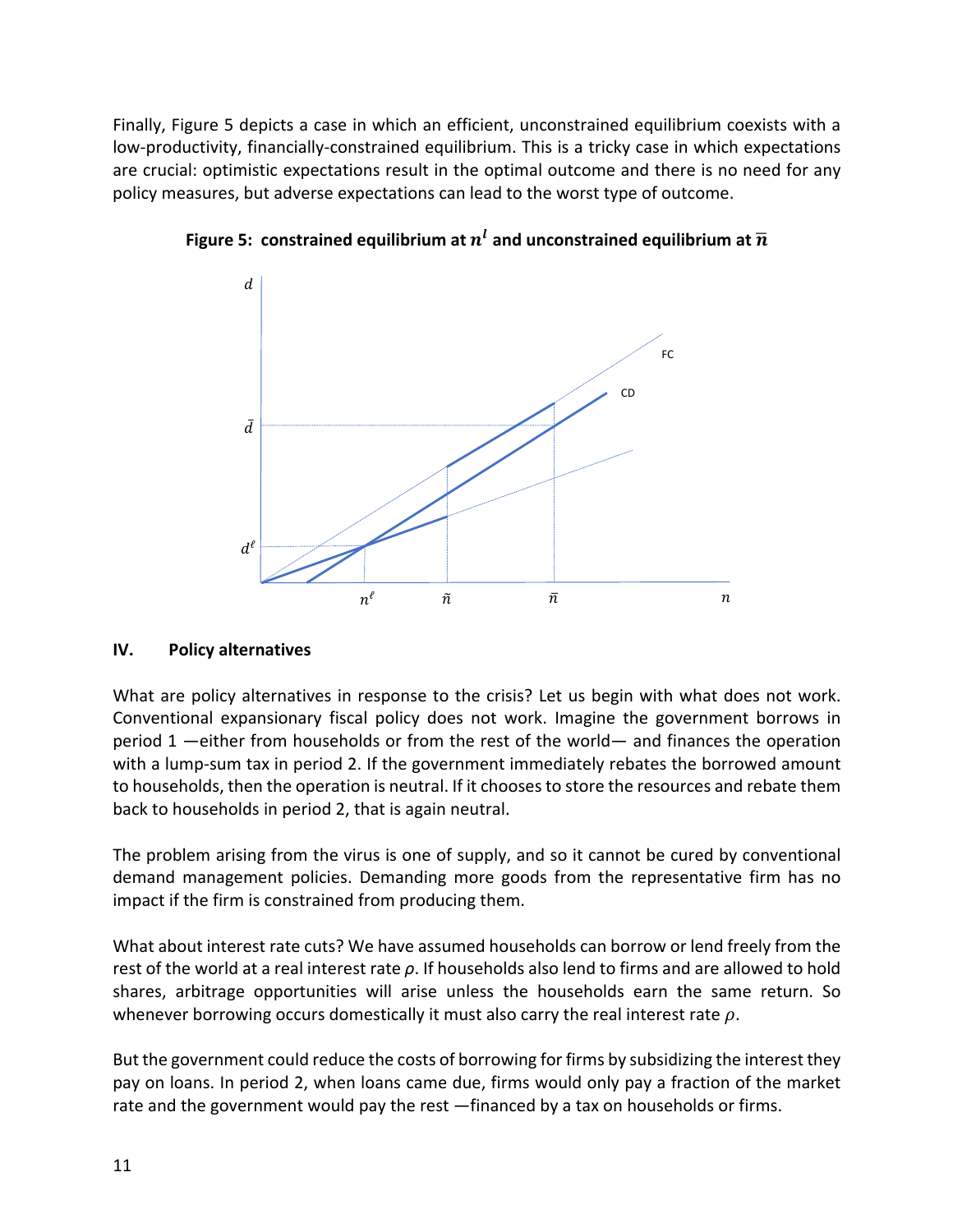It is easy to see this policy has an effect via asset prices. The price of the firm is given by future (pledged) profits discounted back to the present using the interest rate that firms effectively face. Since this rate is now less than  $\rho$ , share prices go up.<sup>3</sup> Then the value of collateral goes up, allowing firms to raise employment if before they were financially constrained.

This situation is depicted in Figure 6, which assumes a unique laissez faire equilibrium with employment at  $n^h < \bar{n}$ . Subsidizing interest costs for entrepreneurs makes the FC schedule rotate counter-clockwise to FC'. Therefore employment goes up with the interest subsidy.

In Figure 6 a large enough interest rate subsidy raises share prices, relaxes borrowing constraints and brings about full employment. In practice, however, this policy can be of limited use. If the starting world interest rate  $\rho$  is close to zero, there is little room to subsidize interest costs. And in an environment of great uncertainty, asset prices are unlikely to be very responsive to interest rate subsidies. Last but not least, it may be politically touchy to subsidize firms' borrowing costs.

If multiple equilibria occur there is a further difficulty. Interest rate cuts in a situation such as that in Figure 3 could rotate the FC schedule counter-clockwise by just enough to eliminate the  $n^h$ equilibrium but still allow for the  $n^l$  equilibrium. In that case the economy would remain vulnerable to sudden bouts of pessimism, which could take the economy from  $n^h$  to  $n^{\ell}$ , with an accompanying loss of employment and output. To ensure that the  $n^{\ell}$ equilibrium is also eliminated, the interest rate subsidy would have to be even larger, which may be infeasible – whether because of practical, fiscal or political reasons.



**Figure 6: Cutting interest rates with single constrained equilibrium at** 

<sup>&</sup>lt;sup>3</sup> We assume here that short selling in the stock market is not allowed or, alternatively, that market segmentation prevents households from participating in the stock market. Otherwise households would enjoy an arbitrage opportunity.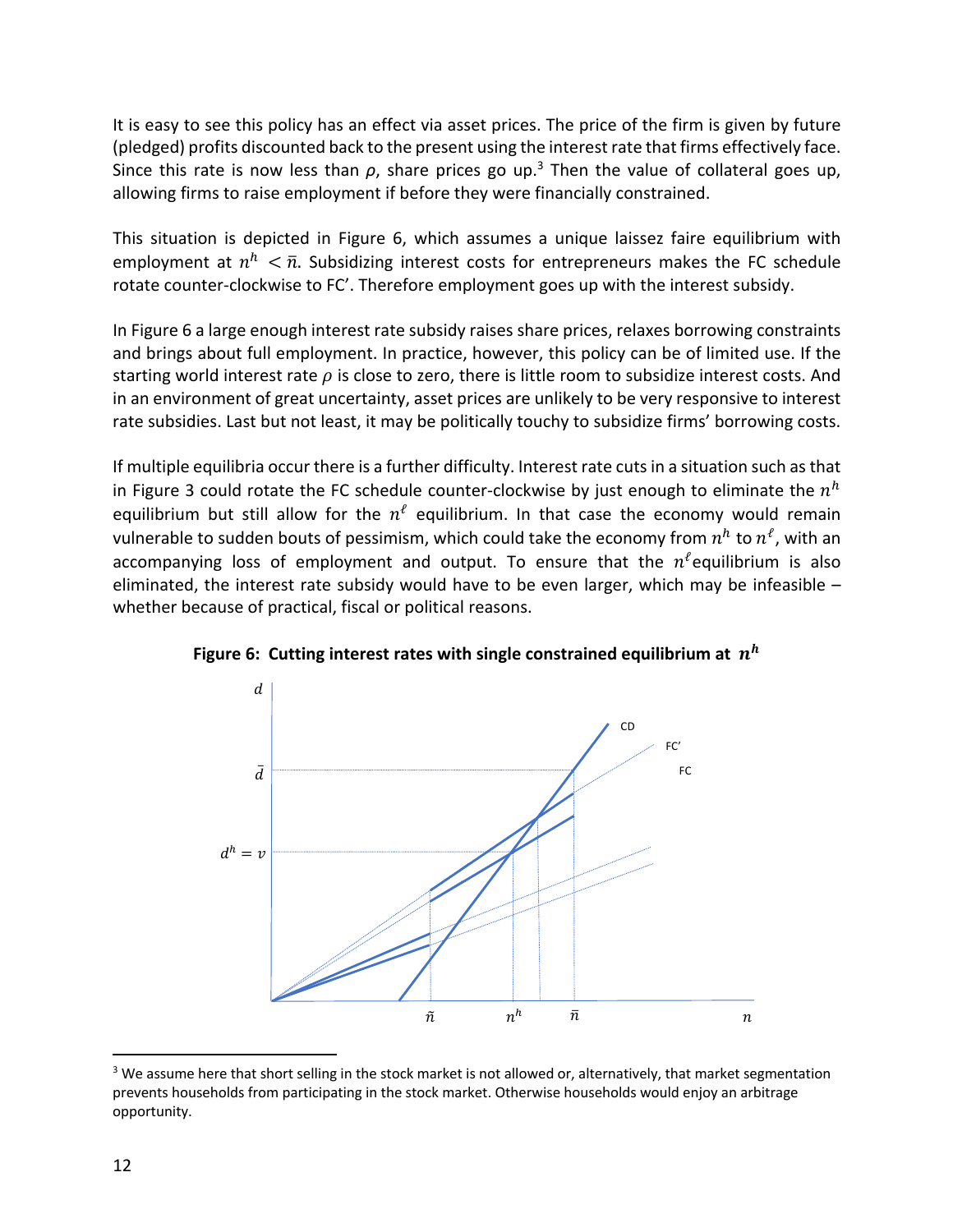Given these difficulties, are there other policies with a higher chance of being effective? The model suggests that the crucial issue is to enable firms to survive the initial contagion period without shedding too many jobs. Could unorthodox policies work by temporarily helping firms finance wage costs and retain workers?

The simplest such policy is to have the government pay the firms´ wage bill, so that employment can remain at the optimal level  $\bar{n}.^4$  Denmark, the Netherlands and the UK are doing that. Start from a constrained equilibrium with employment at  $n^h$  and assume that the government provides a subsidy s per unit of labor. In this case, the demand for loans by the firm is

$$
d = (\theta - s)n - b
$$

The CD curve shifts right and becomes flatter, as in Figure 7. Employment goes up, reflecting that the wage subsidy reduces the firm's financing requirements and therefore also makes it less necessary to shed workers in period 1.

In Figure 7, the wage subsidy is large enough to bring about full employment  $\bar{n}$ . This requires

$$
s = \theta - \frac{b}{\bar{n}} - \frac{\lambda(a^h - \theta)}{1 + \rho}
$$

Of course, such a policy requires the government to have enough fiscal space to borrow and fund the operation, repaying the additional debt via higher taxes in period 2.



**Figure 7: Wage subsidies with a single constrained equilibrium at**  $n<sup>h</sup>$ 

<sup>&</sup>lt;sup>4</sup> See Appendix 2 for a proof that  $\bar{n}$  is the efficient level for the economy.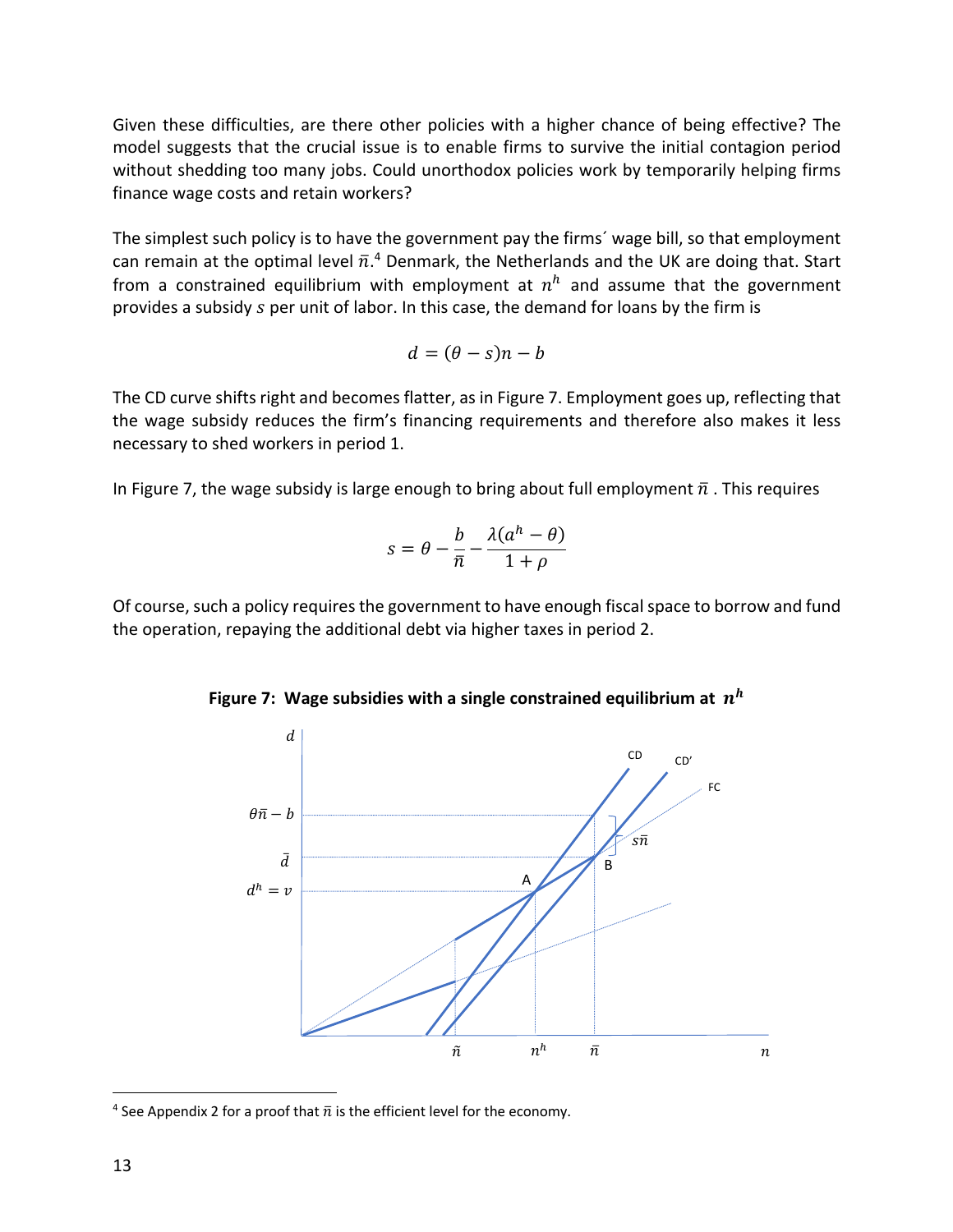Who should pay for this operation? The obvious alternative is to tax entrepreneurs, who are the main beneficiaries of the scheme. To cover the cost for the government, tax revenues would have to increase by  $(1 + \rho)s\overline{n}$  in period 2. If this amount could be raised via lump sum taxes on entrepreneurs all agents would benefit, as can be easily checked. But that requires that the government have the capacity to enforce the payment of the extra taxes by entrepreneurs.<sup>5</sup>

An alternative is to tax households in period 2 and get them to pay for the wage subsidies in period 1. This is not entirely unfounded, since it was the workers who received those wage subsidies, which also allowed employment to remain at a level higher than would have been the case without policy intervention. One can easily show that the period-1 value of labor income of households´ labor income, net of taxes, increases by

$$
\left(\frac{\bar{n}-n^h}{1+\rho}\right)[\theta(1-\lambda)+\lambda a^h]>0
$$

However, this amount is just the compensation to households for the disutility of their additional labor. Hence, in this case, the wage subsidy policy restores full employment (and hence Pareto efficiency), but it does not provide workers with a welfare gain.<sup>6</sup>



#### **Figure 8: Wage subsidies with two constrained equilibria**

<sup>&</sup>lt;sup>5</sup> In the context of the model the requirement is that the amount that the entrepreneur can seize is a share  $1 - \lambda$ of output net of wage *and* taxes.<br><sup>6</sup> This statement is accurate if in period 1 workers are experiencing disutility of labor (for which they are being

compensated) even though the output they produce is zero. One can imagine alternative assumptions, in which workers only experience partial disutility if they stay home instead of going to the workplace.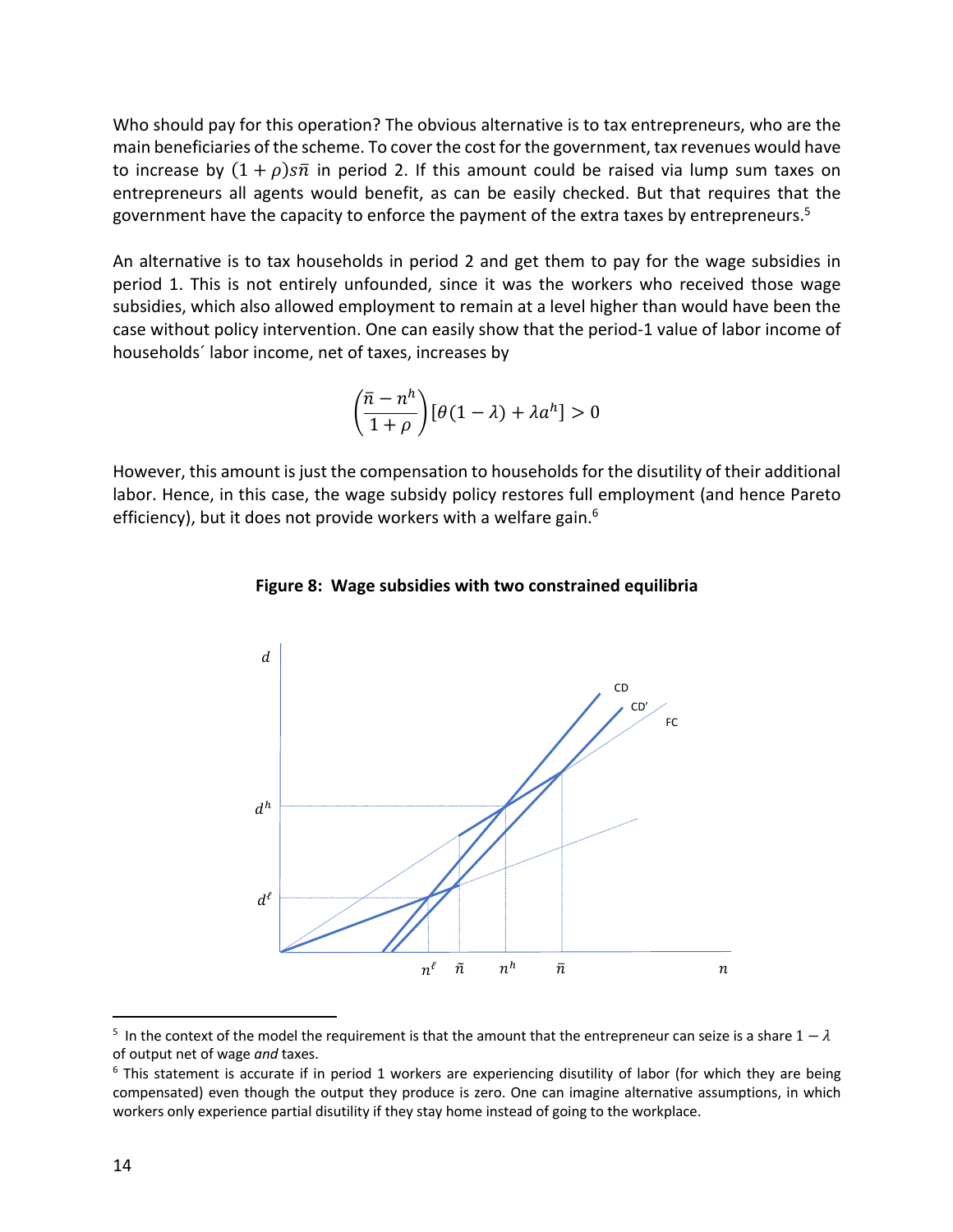Again, the possibility of multiple equilibria makes the policy problem more delicate. If the initial situation is one with two constrained equilibria, as in Figure 8, a wage subsidy may take the economy to an equilibrium with employment at  $\bar{n}$ , but it may not if expectations are adverse: depending on the minimum efficient scale and other parameters, the subsidy may not be enough to eliminate the multiplicity of equilibria.

In that case the government would be spending fiscal resources but could not guarantee that the economy would settle on the full employment outcome. In order to achieve this outcome, the subsidy s would have to be higher, so as to shift the CD curve clockwise even further. Of course, the larger subsidy to eliminate the possibility of the bad equilibrium would require even more fiscal space and a larger tax in period 2.

A policy equivalent to wage subsidies is the proverbial helicopter drop of liquid government assets. The government could supplement the firm's initial net worth of  $b$  by sending out to firms the required amounts of government bonds bearing the market rate of interest and maturing in period 2. In turn, firms could sell the bonds to pay the wage bill or —even easier— could simply pay workers in government bonds.

Because there are no imperfections other than the borrowing constraint and the pecuniary externality that gives rise to multiple equilibria, in this model the issuance of liquidity through government bonds does not create net wealth. So this policy is not very different to the one in which the government pays the firms' wage bill. And all the same issues as to who pays the tax bill and what incentives this provides apply here.

Wage subsidies and helicopter drops help protect employment by providing firms with liquid resources they can use to bypass binding finance constraints. But they do not attempt to alleviate the severity of those borrowing constraints. Other policies go further in that direction. One alternative is an equity injection, by which we mean that government temporarily acquires ownership and control of firms in exchange for initial liquidity provision.

In order to illustrate how equity injections might work, imagine that without government intervention the economy would settle on a low-productivity unique equilibrium like the one described in Figure 4. The value of the firm in that equilibrium would be

$$
v^{\ell} = \frac{\lambda(a^{\ell} - \theta)n^{\ell}}{1 + \rho},
$$

implying a debt limit that would restrict to the firm to hire just  $n^{\ell}$  workers:

$$
v^{\ell} = d = \theta n^{\ell} - b
$$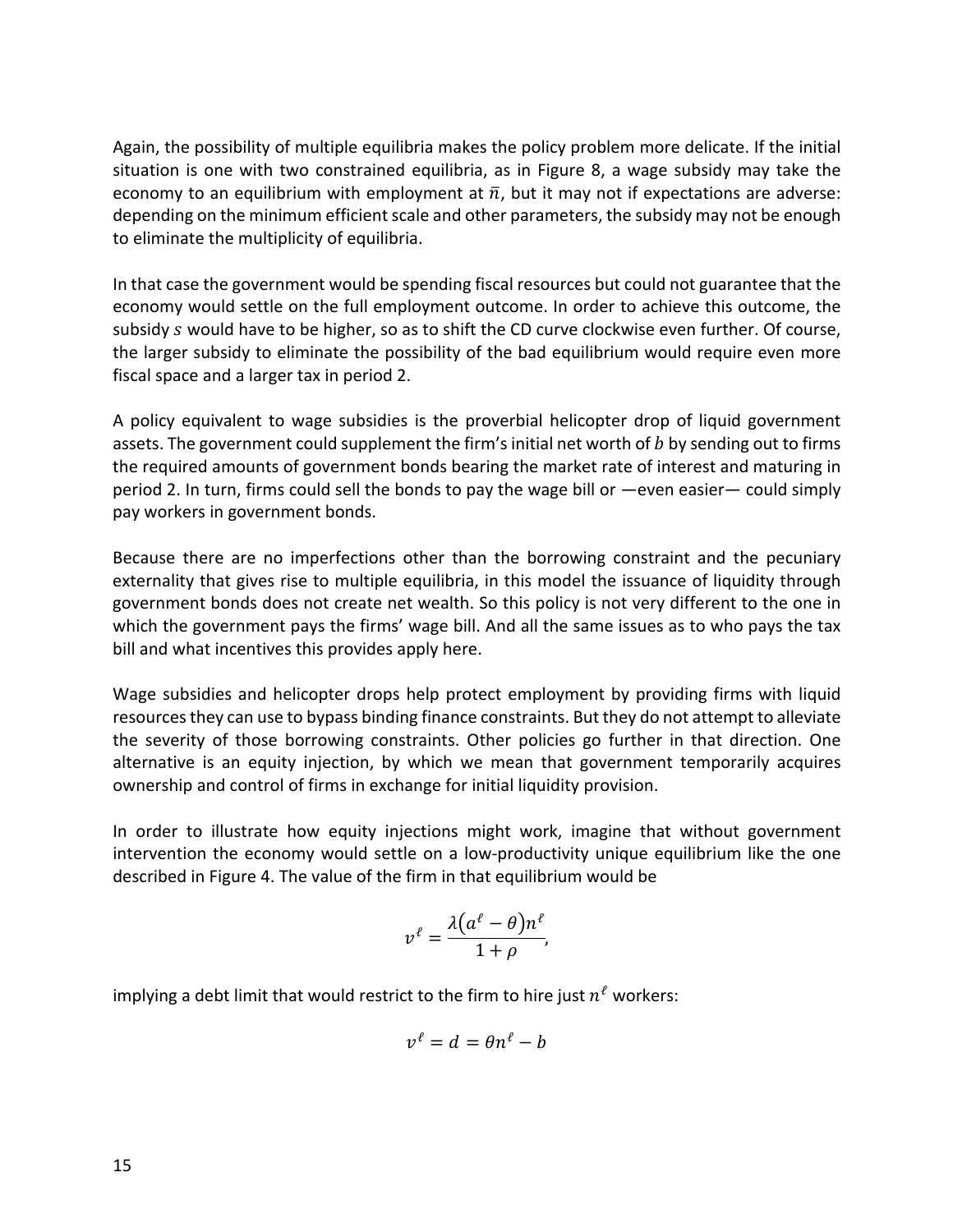In this equilibrium entrepreneurs would like to raise employment to  $\bar{n}$ , but they cannot borrow the  $\theta(\bar{n} - n^{\ell})$  they would need to finance the additional wage costs.

To correct this situation, the government may be able to send e dollars to the firm, and as a result acquire control rights. These control rights imply, in particular, that in period 2 the government can secure repayment of  $(1 + \rho)e$  dollars out of the firm's final profits.

Suppose that, in fact, the equity injection is large enough to allow the firm to hire  $\bar{n}$  workers. An interesting fact is that e does not need to be as large as  $\theta(\bar{n}-n^{\ell})$ . Why? Because the increase in employment leads to higher share prices, allowing the firm to borrow more. In fact, the value of the firm would increase to

$$
\bar{v} = \frac{\lambda(a^h - \theta)\bar{n}}{1 + \rho}
$$

reflecting increased profits due to larger scale and higher productivity.

This implies that the minimum value of the equity injection that restores full employment would be given by  $d = \theta \bar{n} - b - e = \bar{v}$ , that is,

$$
e = \theta \overline{n} - b - \frac{\lambda (a^h - \theta) \overline{n}}{(1 + \rho)}
$$

which is less than  $\theta(\bar{n} - n^{\ell})$ , as one can easily check.

In terms of Figure 4, the equity injection would move CD to the right until it intersects FC at the full employment level  $\bar{n}$ . This policy is particularly effective since government resources are leveraged up, in the sense that the  $e$  dollars allow the firm to finance an increase in the wage bill of more than  $e$ , the difference reflecting better access to outside finance through an increase in the value of the firm.

So equity injections can be powerful tools. This is so, however, on the assumption that they give the government the power to seize a fraction of the firm's profits that cannot be pledged to other outside investors, perhaps because it has acquired control (seats on the board of the company) in exchange for the equity injection. In the absence of formal board appointments, the government could impose conditions regarding dividend payments, stock buybacks and executive compensation, so as to ensure that the resources from the equity injection are first used to hire  $\bar{n}$  workers and raise productivity, and then in period 2 to pay the corresponding dividends and debt service.<sup>7</sup>

 $<sup>7</sup>$  Another obvious caveat is that equity injections, coupled with temporary government control, make sense for firms</sup> above a certain size. It would make little senses for government to inject equity and attempt to run the corner shop or the restaurant down the street.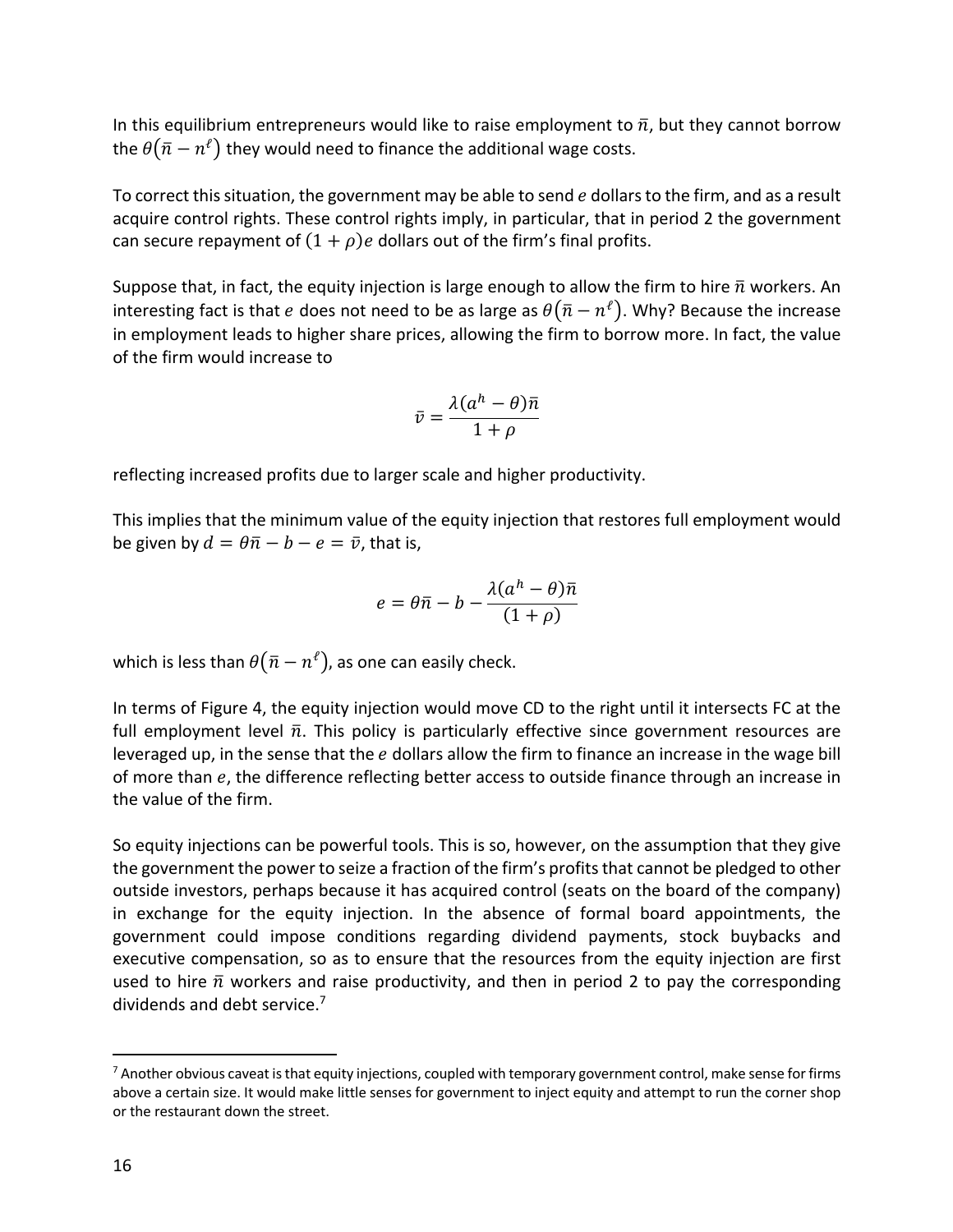Similar observations apply to credit guarantees. Suppose that the government promises lenders to pay a fraction  $0 < y \le 1$  of their loans outstanding in case of default by the firm. This would effectively change the collateral constraint to

$$
d(1-\gamma) \le v = \frac{\lambda(a-\theta)n}{1+\rho}
$$

In terms of the previous figures, the credit guarantee would move the FC schedule counterclockwise from the origin. A large enough guarantee would be able to raise employment to  $\bar{n}$ . So this policy might seem like a win-win: it would deliver the full-employment, highproductivity equilibria without requiring fiscal resources in period 1. Unfortunately, the guarantee may expose the government to moral hazard. From the perspective of the entrepreneur it would be optimal to default in period 2 and abscond, as any reader can check.

So we conclude that credit guarantees, like equity injections, may not sufficient by themselves. In order to make the guarantees incentive-compatible, the government would have to combine them with a strengthening of the incentives for the entrepreneur to repay. In the context of the model, that means reducing the fraction  $1 - \lambda$  of profits the entrepreneur can seize before absconding. That is exactly what some European governments have done, excluding from loan guarantees those companies that operate out of tax havens. Alternatively, the government could again condition the provision of a guarantee to the suspension of dividend payments or the limiting of executive compensation.

## **V. Policy discussion**

So several unconventional policies —wage subsidies, liquidity injections, equity injections, and loan guarantees— if sufficiently large, can keep the economy in a full-employment, highproductivity equilibrium in the aftermath of a pandemic.

What these policies all have in common is that government provides entrepreneurs with resources in excess of what borrowing constraints, which are really incentive constraints, would have allowed. The policies differ in terms of the implied enforcement requirements in period 2, when the entrepreneur has an incentive to abscond with a share of the profits, leaving taxes unpaid (in the case of a wage subsidy or a liquidity injection), dividends unpaid (in the case of equity injections), or debts unpaid (in the case of loan guarantees).<sup>8</sup> This point is crucial, because it reveals that the policies will be feasible insofar as government is able to do what private agents cannot: compel entrepreneurs to play by the rules.

<sup>&</sup>lt;sup>8</sup> Potentially, there is a period-1 incentive problem as well. The entrepreneur could take the resources provided by the government, plus his own liquid resources, and abscond without hiring any workers or paying any wages. This potential problem would bias the policy choice toward alternatives in which government pays workers directly (wage subsidies) or controls the actions of management (equity injections).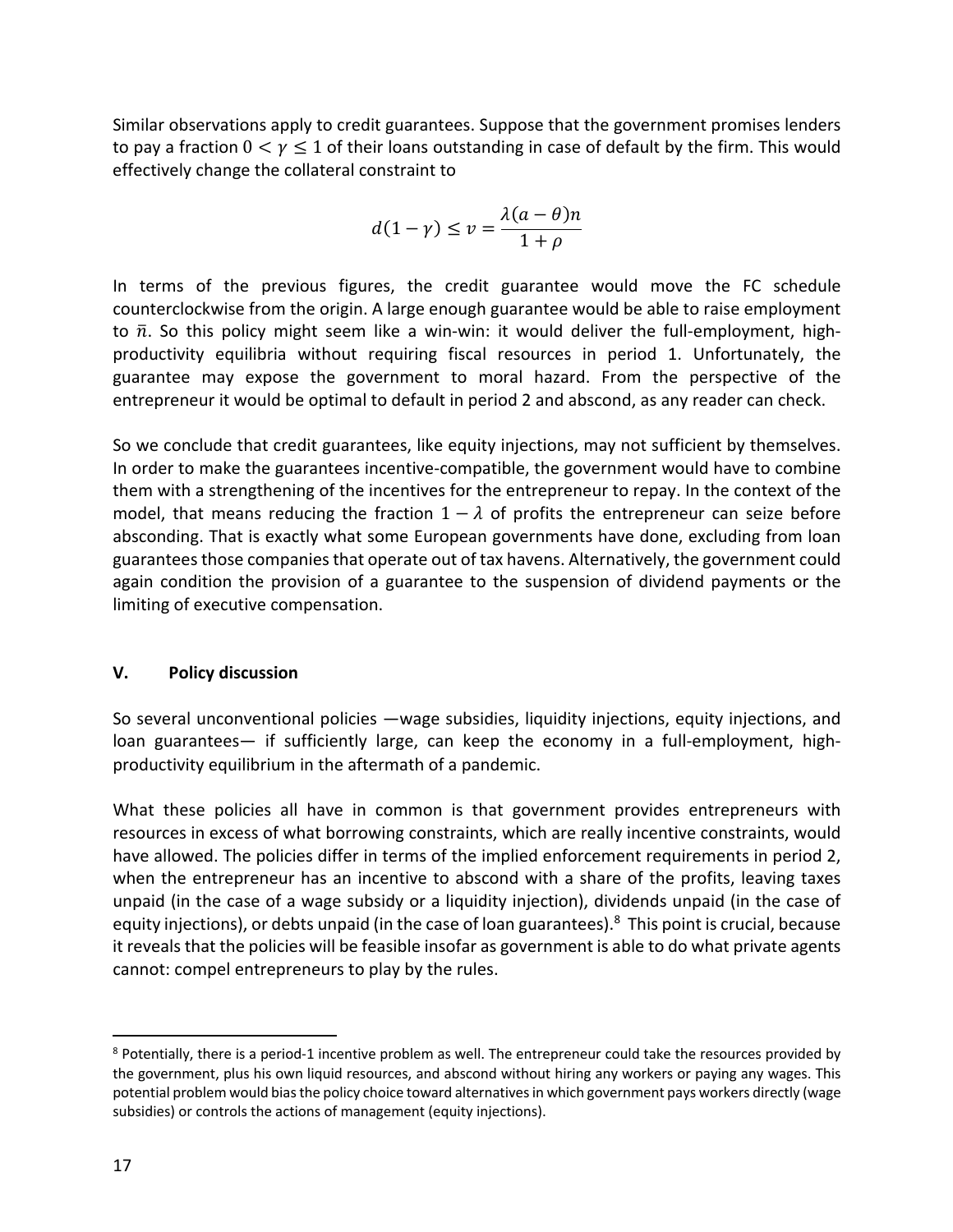In some cases, such as tax collection, this means appealing to the coercive powers of the state. In other cases, such as equity injections, it means that government can either limit *ex ante* certain actions by the firm (like pay large bonuses to management and deplete a firm´s cash reserves), or become a large enough shareholder to prevent the company board from approving such actions. The argument is weakest in the case of loan guarantees, but even here government can do things private lender cannot, like seizing tax returns (or even assets) in case of non-payment.<sup>9</sup>

All these policies become more complex in the presence of multiple equilibria. The size of the intervention necessary to make full employment feasible is not necessarily one that will rule out other less attractive equilibria with lower employment and potentially lower productivity. A larger intervention may rule out the bad equilibria, but it will necessarily be a more expensive intervention, which may not be affordable for governments with limited fiscal space.

Alternatively, governments may choose to stick to the smaller of the two interventions (the one that leaves open the possibility of a bad equilibrium) but try actively to coordinate expectations on the good outcome. Optimistic talk alone may not do the trick, because lenders will lend more if and only if they expect other lenders will lend more. One possibility is to rely on large stateowned lenders who internalize the pecuniary externality and lend enough to coordinate expectations on the good outcome. A few countries did exactly that during the great recession of 2007-09, and some of those countries are doing it again today.10

Fiscal space is also an issue. In all of our exercises above we assumed that the government could levy lump-sum taxes in period 2 to finance whatever additional expenditures it undertook in period 1. This might be unrealistic, of course, in that political constraints might limit any future tax increases, and/or taxes that are politically feasible could be highly distortionary.

The sequence of events in which government spends in period 1 and taxes in period 2 also assumes implicitly that the government can borrow more or run down assets in period 1. That is not problematic for most advanced economies, but could be a difficult issue for many emerging market governments, whose ability to borrow large amounts may be severely limited, particularly during a pandemic-driven crisis.

Moreover, constraints on international borrowing could also be an obstacle to the implementation of unconventional policies. In all scenarios above, the policies involve inducing the firm to run a deficit (it keeps paying wages even though it has no revenue) and also prompting the government to run a deficit (spend today and raise taxes tomorrow to pay the bill). So unless private households are big savers in period 1, the country as a whole is likely to be running a current account deficit.

<sup>9</sup> Someone could ask why a large enough private agent could not itself carry out the equity injection and seek control of actions by the firm. One possible answer is that this is imaginable in individual cases, but it is more difficult to envision if many firms across the economy require equity injections. Another answer is that at a time of generalized crisis (like a pandemic) private agents themselves are likely to be liquidity-constrained and unable to invest.<br><sup>10</sup> Biron, Cordova and Lemus (2019).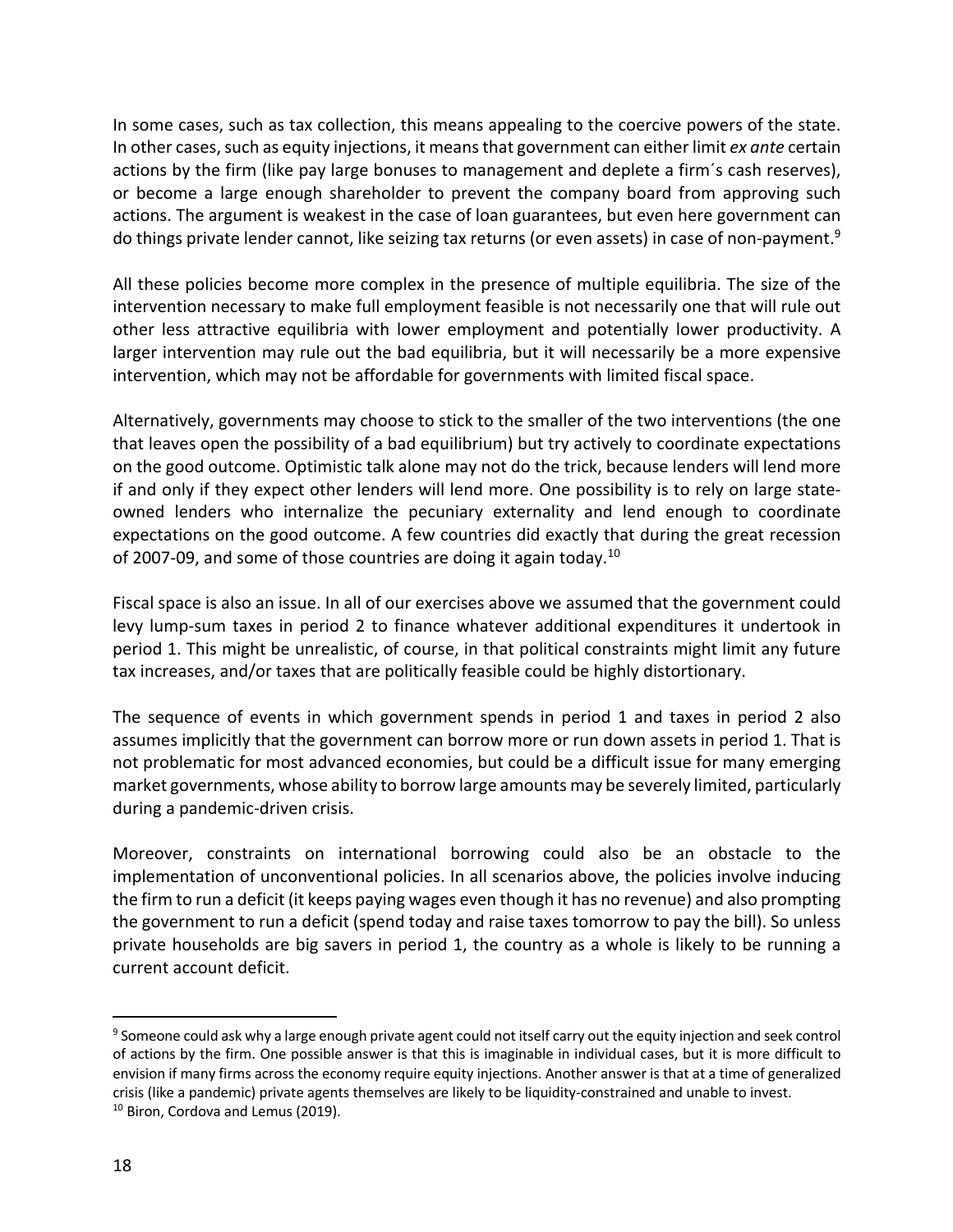Who will finance the current account gap? In the model, households have initial assets  $f$  and firms have initial assets  $b$ , both presumably holdings of the internationally tradable bond. Government could also be holding liquid international assets, perhaps in a sovereign wealth fund or as central bank reserves. But only a few countries are short-term net creditors, in the sense of holding more short-term claims on the rest of the world than the rest of the world holds on them. For all other countries, the only way out in the event of a pandemic is to borrow abroad, as we implicitly assumed in the policy exercises carried out above.

But it could well be that the country is rationed out from international private capital markets. Or that international capital markets effectively freeze for a period of time, as it happened in 2008-09. Then the country as a whole (the private *and* public sectors) would not have access to the necessary resources to finance the interventions required to guarantee the full-employment, high-productivity outcome.

Official lending, whether on a bilateral basis or through multilateral lenders such as the IMF or the World Bank, could in theory make up the difference. But one thing this crisis has confirmed is that multilateral lenders have nowhere near the volume of resources required, and their main shareholders (the large advanced countries plus China) are reluctant to provide more capital. Large shareholders like the US have also refused to provide more short-term international liquidity via an extraordinary and sizeable issue of SDRs. So for many countries living through this pandemic, welfare-improving policy interventions may be unattainable simply because of lack of resources from abroad.

A last and important caveat has to do with the length of the shock. In the model of this paper we assumed that if unconstrained, the firm always wishes to stay at the pre-crisis, full-employment level. For our purposes that assumption makes sense. But one can easily imagine scenarios in which the productivity shock lasts many periods, so that it does not make sense from an economic point of view for the firm to keep everyone employed. That could happen, for instance, if there are second, third or fourth waves of infection. Or in a number of sectors —air transport, tourism, other services— the pandemic itself could trigger either changes in demand or technological innovations (the rise of Zoom and Teams?) that render firms insolvent or unprofitable over the long run. In those scenarios, the policy discussion would need to have a different focus: how to help firms reduce their scale or wind down operations.

## **VI. Conclusions**

The world has seen many banking crises, debt crises, exchange rate crises, inflation crises and recessionary crises. But never before did it witness a crisis triggered by government orders telling firms to suspend operations and workers to stay home. It is a negative supply shock or negative productivity shock of unprecedented size.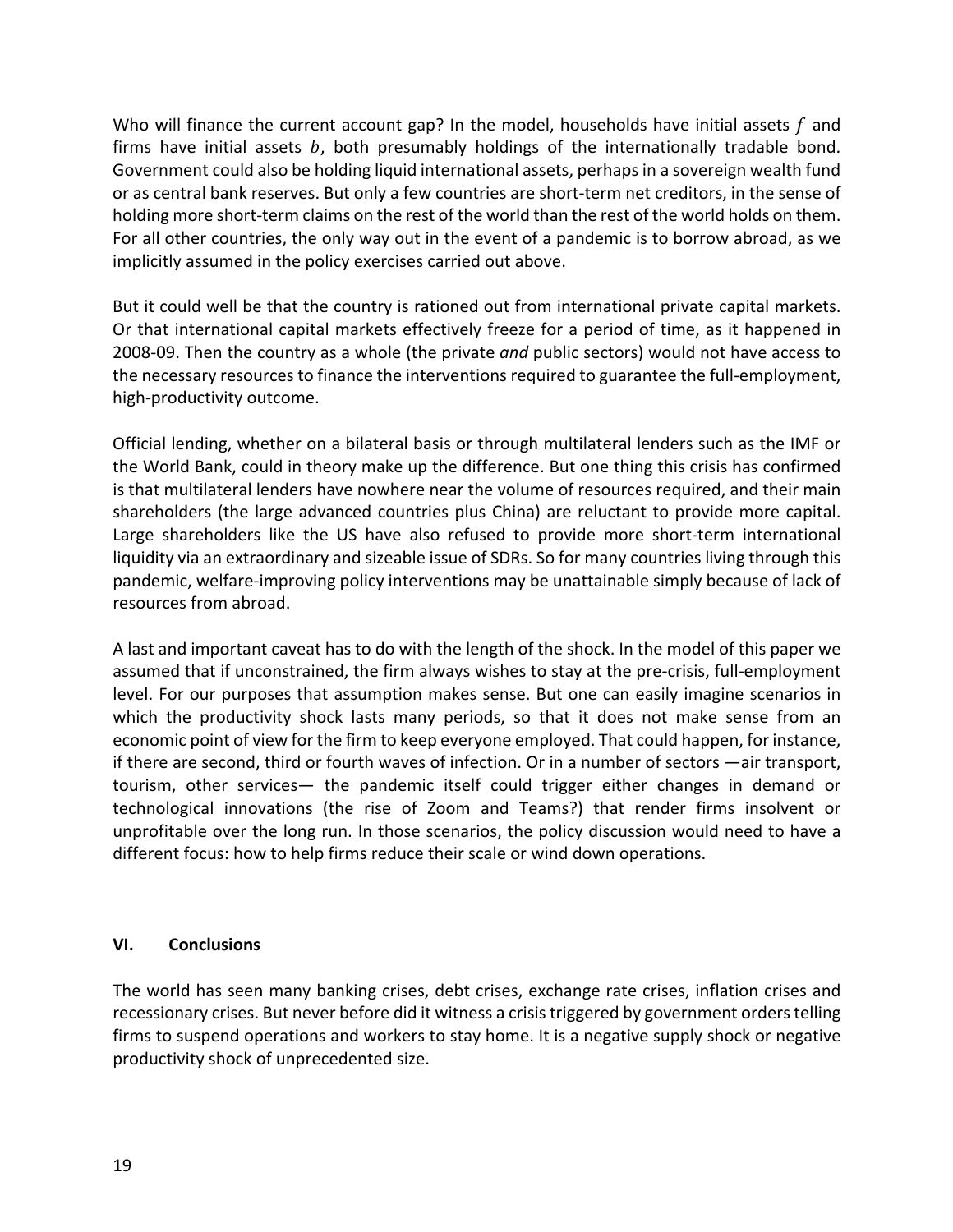A firm holds much of its productive capital in the workers it has recruited, hired and trained. If the Covid-19 crisis forces an entrepreneur to fire those workers, the firm´s productivity will suffer. But to keep paying the wage bill while sales and revenue are close to zero, the entrepreneur needs credit. And credit flows are notorious for being available at all times except when you really need credit —in a crisis.

The social and economic shock of the coronavirus pandemic is tremendous. But capital market failures have the potential to make it even larger still. To prevent toxic multiplier effects from kicking in, conventional fiscal policy is useless, and conventional monetary policy faces severe limitations. Unconventional fiscal and financial policies are imperative. This is not the time for governments to be timid.

In this paper we have shown *which* unconventional measures work, *when* it is they work and *why* they work. The catch is that they can be fiscally expensive. In a world of near-zero or negative real interest rates, that is not a problem for advanced countries, which have the fiscal space to issue huge quantities of bonds and money (which in turn a near-perfect substitutes as long as interest rates remain very low).

It is a problem, however, for many emerging and developing countries, which have very limited fiscal space. The macroeconomic vaccine to deal with the employment fallout from Covid-19 exists. It will be a tragedy if that vaccine is not used because patients cannot afford it and no friend steps forward to help pay the bill.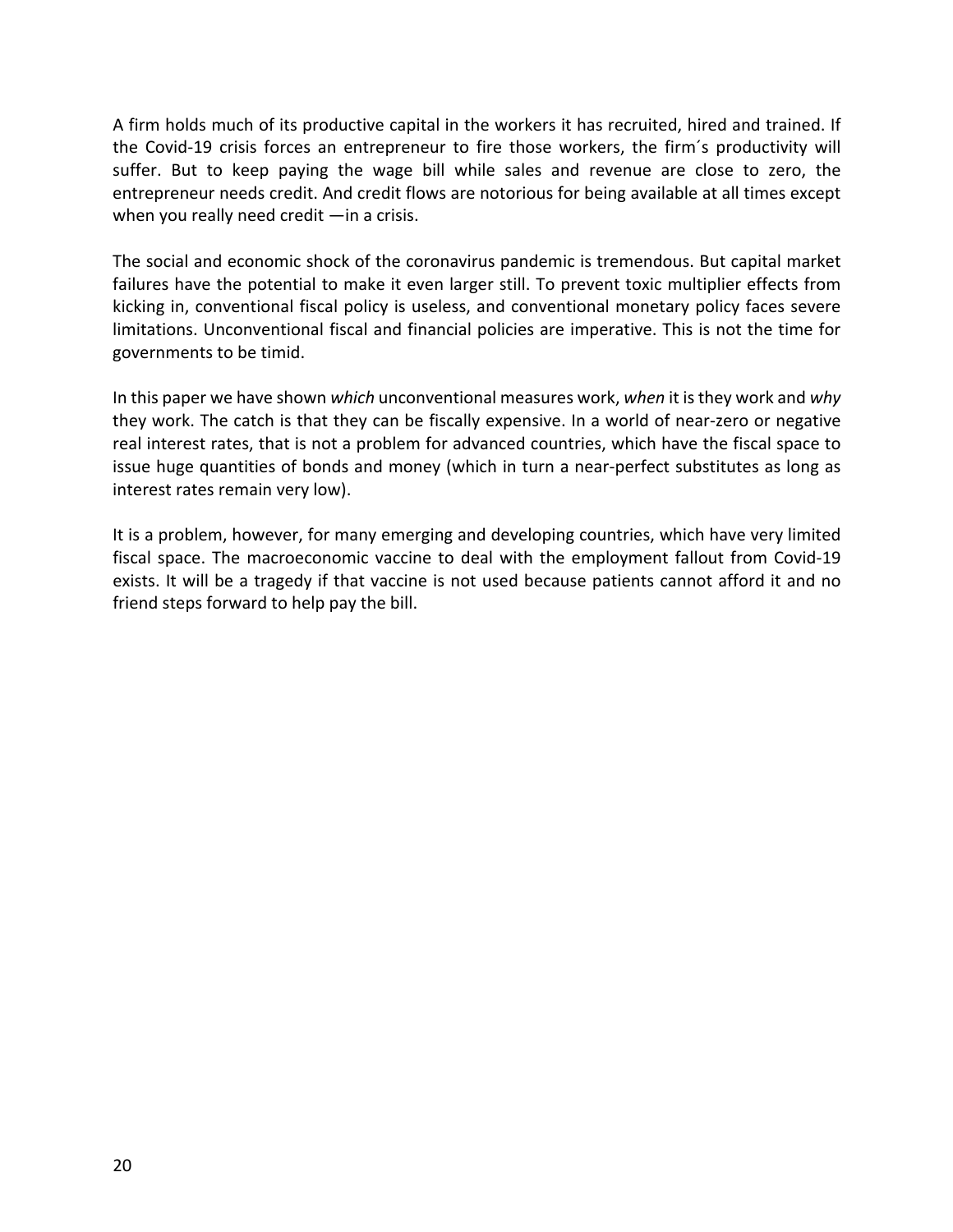### **References**

Biron, M., F. Cordova and A. Lemus, "Banks' business model and credit supply in Chile: the role of a state- owned bank". BIS Working Paper No. 800, July 2019.

Eichenbaum, M., S. Rebelo and M. Trabandt, "The Macroeconomics of a Pandemic". NBER Working Paper 26882, Revised April 2020.

Faria e Castro, M., "Fiscal Policy During a Pandemic". Working Paper 2020-006, Federal Reserve Bank of Saint Louis, March 2020.

Fornaro, L. and M. Wolf, "Covid-19 Coronavirus and Macroeconomic Policy". Technical Report, CEPR, March 2020.

Kaplan, G., B. Moll and G. Violante, "Pandemics According to HANK". Powerpoint presentation, LSE, 31 March 2020.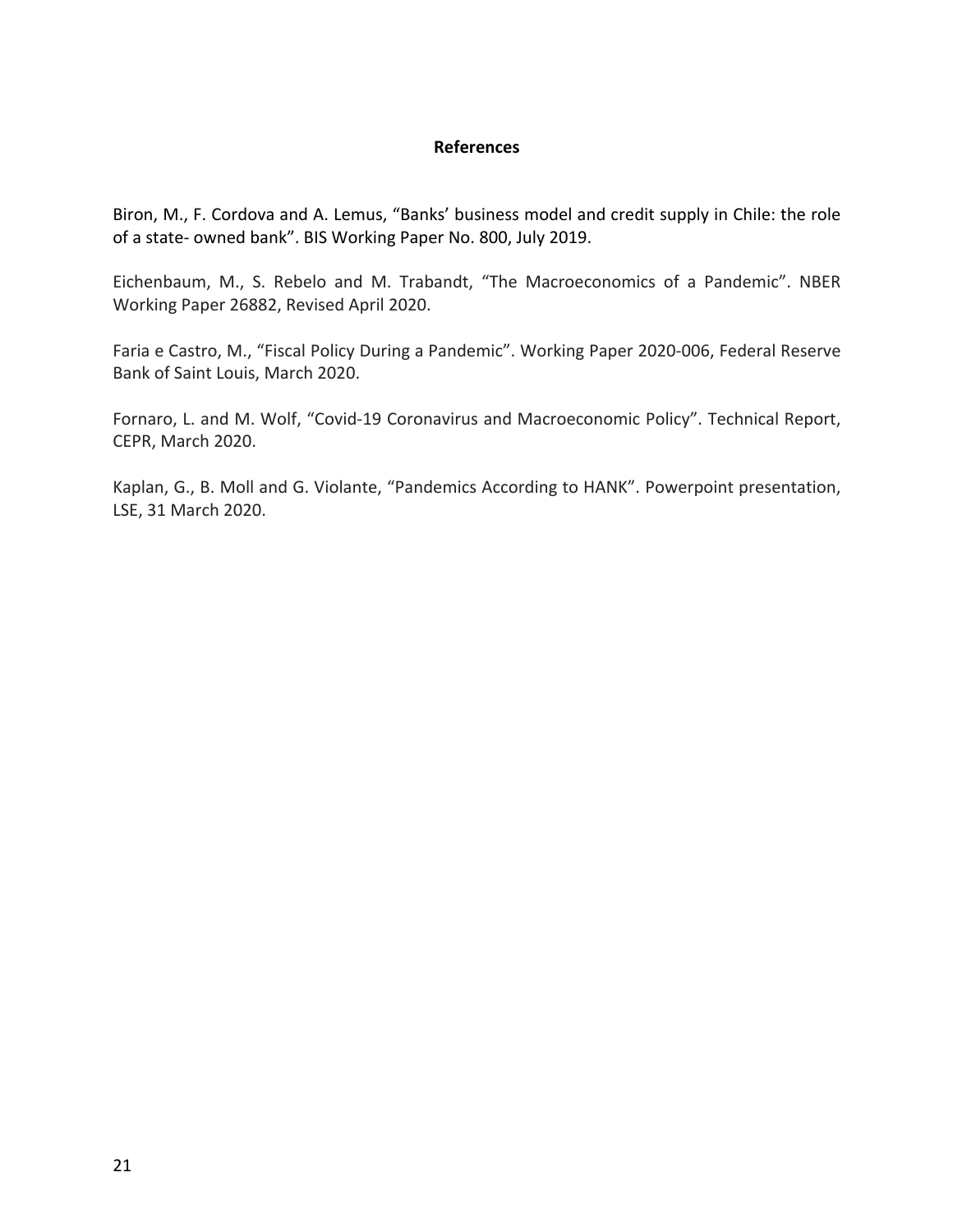#### **Appendix 1: Financial constraints and the value of firms**

In the main text we mentioned that the equilibrium equations in the model of financial frictions can be derived from a setting with a stock market that determines the value of firms, which in turn determines the borrowing constraint. In this appendix we develop that.

As mentioned in the text, shares in a firm are claims to a fraction  $\lambda$  of the firm's profits in period  $t = 2$ . Each entrepreneur starts period  $t = 1$  owning one share in her firm. She buys or sells  $\phi$  shares in the stock market at price v. Of course, in equilibrium  $\phi = 1$ , but we need to allow for arbitrary  $\phi$  to analyze the entrepreneur's decision problem.

The entrepreneur´s budget constraint in period 1 is

$$
d = \theta n - b + (\phi - 1)v
$$

and her final consumption is

$$
c^{e} = (1 - \lambda)(a - \theta)n - (1 + \rho)d + \gamma\Delta
$$

where Δ denotes dividends per share.

Finally, the entrepreneur is subject to the borrowing constraint

 $d \leq v$ 

Note that the RHS is given by the value of the entrepreneur's initial share holdings (of one).

Combining the first two equations, we see that the entrepreneur´s consumption level is

$$
c^{e} = (1 - \lambda)(a - \theta)n - (1 + \rho)[\theta n - b + (\phi - 1)v] + \gamma \Delta
$$

It follows that the entrepreneur will choose the highest affordable  $n$  if

$$
(1 - \lambda)(a^{\ell} - \theta) \ge \theta(1 + \rho)
$$

which is the condition in the text.

Now, naturally dividends per share are given by  $\Delta = \lambda (a - \theta)n$ . Absence of arbitrage requires

$$
1+\rho=\frac{\Delta}{v}
$$

which means that  $v = \frac{\lambda(a-\theta)n}{1+\rho}$ , as in the text.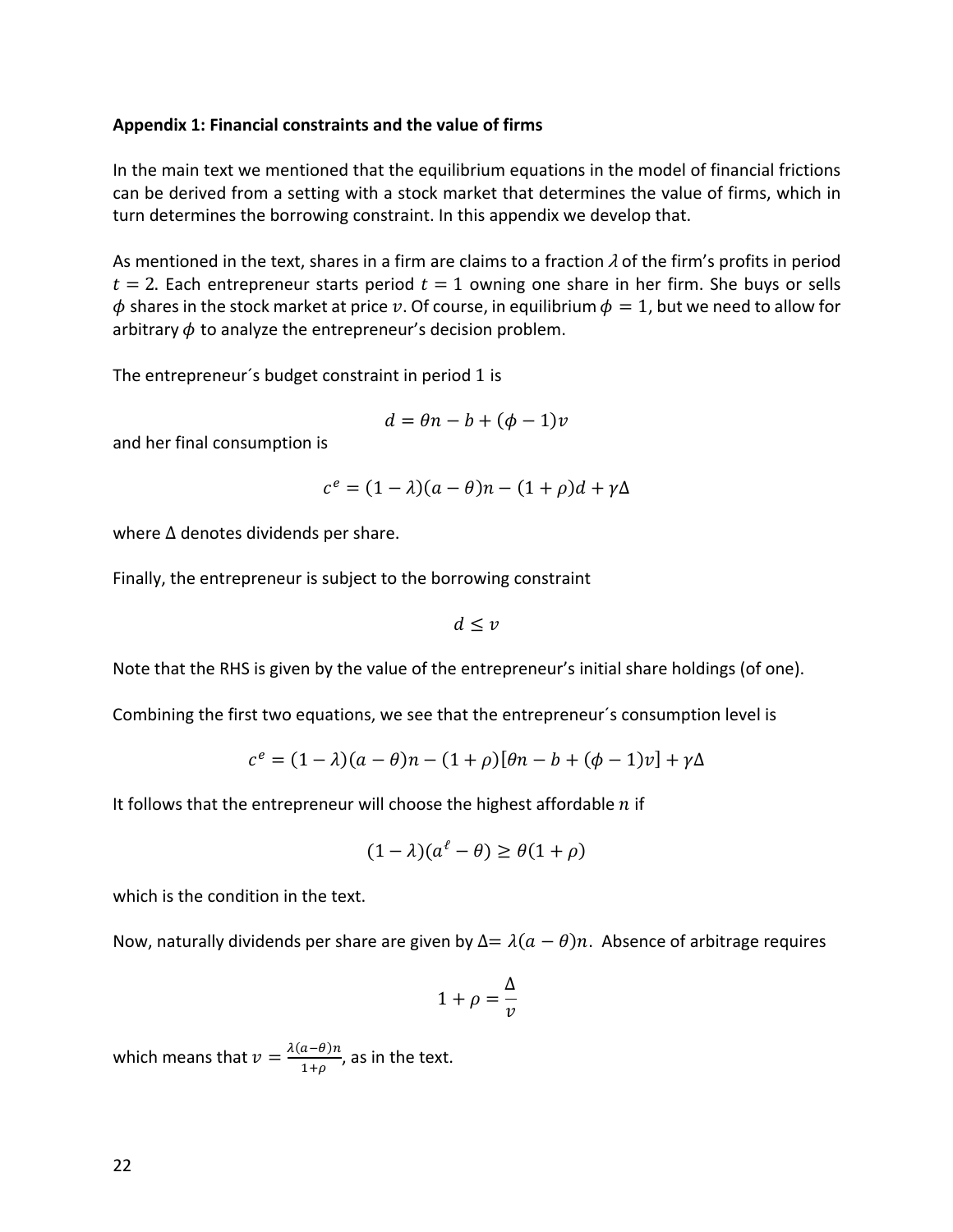The borrowing constraint  $d \leq v$  then reduces to

$$
(1+\rho)d \le \lambda(an-\theta n)
$$

And, finally, in equilibrium  $\phi = 1$ , so that the budget constraint becomes

$$
d = \theta n - b
$$

The last two equations are the ones we exploit in the text.

#### **Appendix 2: Efficiency**

Consider the standard problem of maximizing a social welfare function  $W(u_h, u_e)$ , where W is strictly increasing in the welfare of households:

$$
u_h = c_1 - \theta n_1 + \frac{c_2 - \theta n_2}{1 + \rho}
$$

and the welfare of entrepreneurs

$$
u_e = \frac{c^e}{1 + \rho}
$$

The choice set must respect the labor adjustment constraint

$$
n_1=n_2=n
$$

and the intertemporal resource constraint

$$
c_1 + \frac{c_2 + c^e}{1 + \rho} = b + f + \frac{an_2}{1 + \rho}
$$

where

$$
a = \begin{cases} a^{\ell} & \text{if } 0 \le n \le \tilde{n} \\ a^h & \text{if } \tilde{n} < n \le \bar{n} \\ 0 & \text{otherwise} \end{cases}
$$

The resource constraint is the appropriate one for the economy as a whole, assuming that it can borrow or lend at the world interest rate *ρ.*

As usual, for given  $W$ , a solution to this problem identifies a Pareto optimal allocation. By varying  $W$  one can then trace the Pareto frontier.